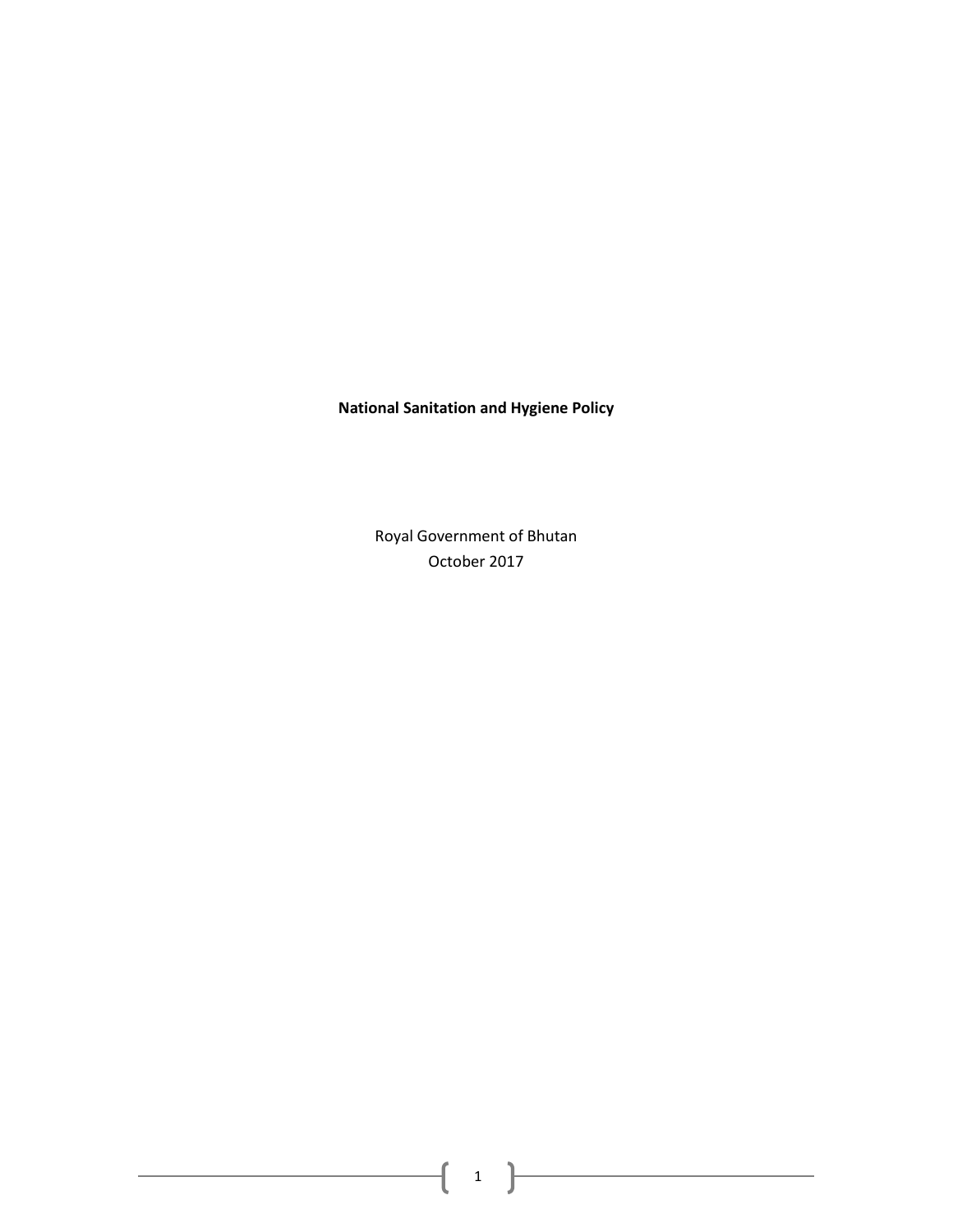# **Table of Contents**

| 1.                      |     |                                                                                    |  |
|-------------------------|-----|------------------------------------------------------------------------------------|--|
| 2.                      |     |                                                                                    |  |
| 3.                      |     |                                                                                    |  |
| 4.                      |     |                                                                                    |  |
| 5.                      |     |                                                                                    |  |
| 6.                      |     |                                                                                    |  |
| $\overline{\mathbf{z}}$ |     | LEGAL AND POLICY BASIS FOR ROLES AND RESPONSIBILITIES IN SANITATION AND HYGIENE 10 |  |
| 8.                      |     |                                                                                    |  |
|                         | 8.1 | UNIVERSAL COVERAGE AND EQUITABLE ACCESS TO SAFELY MANAGED SERVICES 12              |  |
|                         | 8.2 |                                                                                    |  |
|                         | 8.3 |                                                                                    |  |
|                         | 8.4 |                                                                                    |  |
|                         | 8.5 | CAPABILITY DEVELOPMENT AND BEHAVIOUR CHANGE COMMUNICATION  18                      |  |
|                         | 8.6 |                                                                                    |  |
| 9.                      |     |                                                                                    |  |

 $\begin{bmatrix} 2 \end{bmatrix}$ 

ſ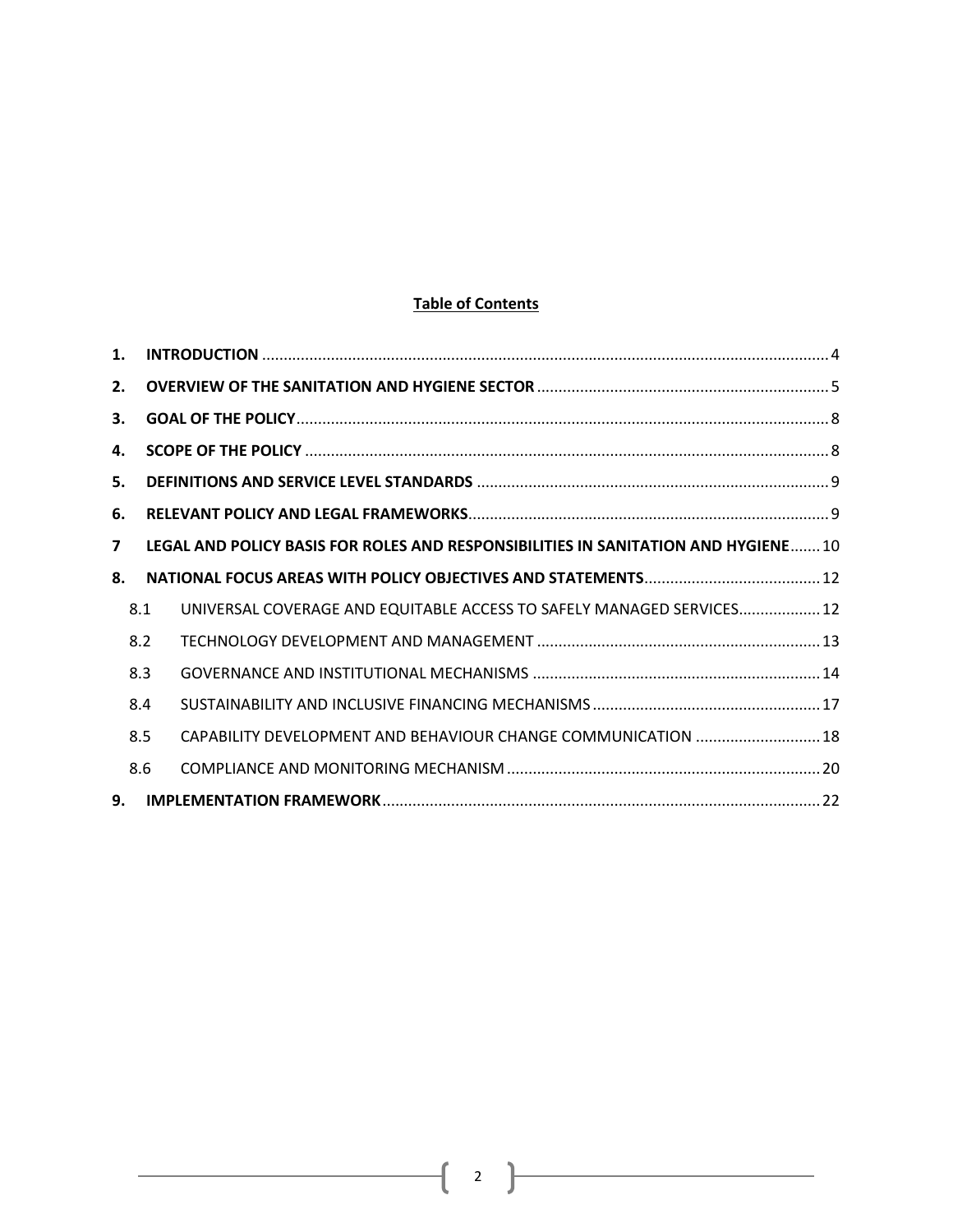| Abbreviations |                                            |
|---------------|--------------------------------------------|
| <b>BCC</b>    | <b>Behaviour Change Communication</b>      |
| <b>CDH</b>    | Community Development for Health           |
| <b>CSO</b>    | Civil Society Organisation                 |
| DT            | Dzongkhag Tshogdue                         |
| <b>FYP</b>    | <b>Five Year Plan</b>                      |
| <b>GNH</b>    | <b>Gross National Happiness</b>            |
| <b>GNHC</b>   | <b>Gross National Happiness Commission</b> |
| GT            | Gewog Tshogdue                             |
| <b>HCFs</b>   | <b>Health Care Facilities</b>              |
| <b>HPD</b>    | <b>Health Promotion Division</b>           |
| <b>JMP</b>    | Joint Monitoring Program                   |
| LG            | <b>Local Government</b>                    |
| <b>MHM</b>    | Menstrual Hygiène Management               |
| MoE           | Ministry of Education                      |
| <b>MOEA</b>   | Ministry of Economic Affairs               |
| MoH           | Ministry of Health                         |
| <b>MoLHR</b>  | Ministry of Labour and Human Resources     |
| <b>MoWHS</b>  | Ministry of Works and Human Settlement     |
| <b>NCWC</b>   | National Commission for Women and Children |
| <b>NEC</b>    | <b>National Environnent Commission</b>     |
| 0&M           | <b>Operation and Maintenance</b>           |
| R&D           | <b>Research and Development</b>            |
| <b>RGoB</b>   | Royal Government of Bhutan                 |
| <b>RSAHP</b>  | Rural Sanitation and Hygiene Programme     |
| <b>SDGs</b>   | Sustainable Development Goals              |
| <b>SNV</b>    | SNV Netherlands Development Organization   |
| SOP           | <b>Standard Operating Procedure</b>        |
| <b>STP</b>    | Small Town's Pilot Programme               |
| <b>TCB</b>    | <b>Tourism Council of Bhutan</b>           |
| <b>TWG</b>    | <b>Technical Working Group</b>             |
| <b>UNICEF</b> | The United Nations Children's Fund         |
| <b>WASH</b>   | Water, Sanitation and Hygiene              |
| <b>WHO</b>    | World Health Organization                  |

 $\begin{pmatrix} 3 \end{pmatrix}$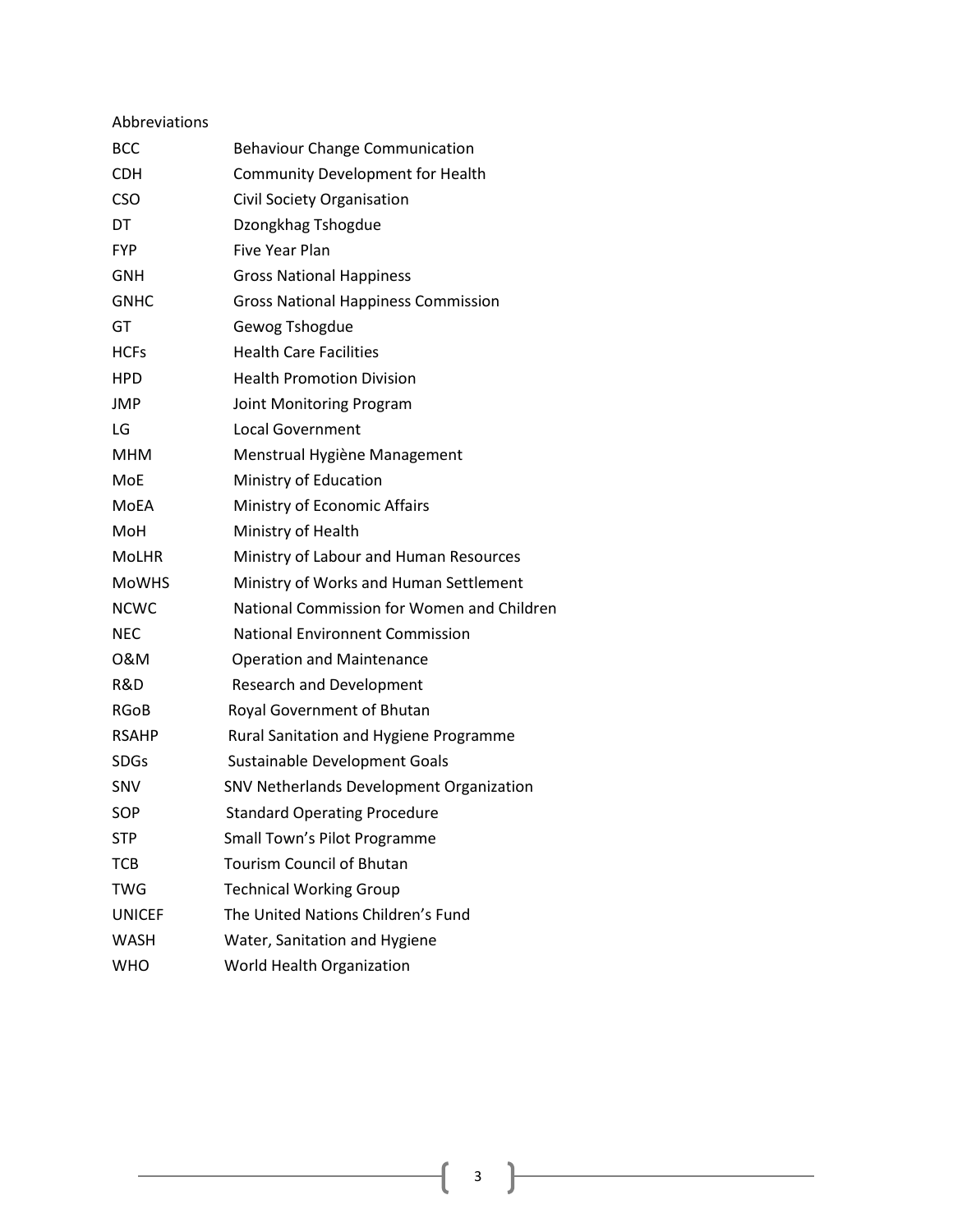#### <span id="page-3-0"></span>**1. INTRODUCTION**

Sanitation transforms lives. Globally, one billion people still defecate in the open, without access to even basic toilets or handwashing facilities. Improved sanitation, hygiene and safe water save millions of lives, accelerate economic growth, enhance people's dignity, and create a better future for all. $<sup>1</sup>$ </sup>

This Sanitation and Hygiene Policy was endorsed by the Ministry of Works and Human Settlement (MoWHS) and Ministry of Health (MoH) on 23<sup>rd</sup> October 2017. The policy is based on the recommendations made by the *"Review of Policy, Legal and Institutional Arrangements for Urban*  Sanitation and Hygiene in Bhutan 2012<sup>"2</sup> and the draft "Rural Sanitation and Hygiene Policy 2012"<sup>3</sup>. The need arose primarily because of the absence of a national policy providing clear direction for the sector and the Royal Government of Bhutan (RGoB) acknowledging it a critical sector with ever increasing demand for better infrastructure and services.

This integrated policy explicitly addresses the significant opportunities to professionalise sanitation and hygiene service delivery and reach universal coverage to reduce the incidence of disease and improve health, happiness and well-being for all in Bhutan.

This integrated policy reflects changes in institutional roles and responsibilities for sanitation and hygiene that have arisen from the decentralization process. In particular, the Local Government Act of Bhutan (2009) established new roles and responsibilities for Thromdes, Dzongkhag Tshogdue (DT) and Gewog Tshogdue (GT), including greater responsibilities for planning, budgeting, implementing water supply, sanitation, and public health initiatives, and monitoring sanitation and hygiene outcomes.

This policy holistically addresses safely managed sanitation and hygiene in alignment with the national and Sustainable Development Goals (SDGs) and contributes towards meeting broader commitments such as the RGoB's ratification of the Right to Sanitation and Hygiene along with regional and international commitments on sanitation and hygiene initiatives. This policy considers the institutional roles and responsibilities for sanitation and hygiene and building on the existing sanitation sector encompassing all the components with respect to technology, infrastructure, environment, health and economic development. The broad framework will also be guided by the development philosophy of Gross National Happiness (GNH).

All private, government, Institutions, hospitality industry, civil society organizations (CSOs), bi-lateral and multi-lateral agencies associated in the sanitation and hygiene sector shall be guided by this policy and shall align to this policy.

This policy has been developed in an inclusive and participatory manner with combined inputs of key sanitation and hygiene stakeholders in Bhutan (from the community, government, CSOs, the private sector and development partners) through various stakeholder consultations both at the national and local levels. It also builds on the consultations and background preparations of the rural sanitation and hygiene policy formulation undertaken since 2010.

l

<sup>&</sup>lt;sup>1</sup><http://wsscc.org/why-sanitation-and-hygiene/>

<sup>&</sup>lt;sup>2</sup> Review prepared for the Ministry of Works and Human Settlements and SNV Bhutan by Naomi Carrard (Institute for Sustainable Futures, University of Technology Sydney) and Dechen Wangmo (Public Health Consultant).

 $3$  Draft Policy developed by the MoH with support from SNV Bhutan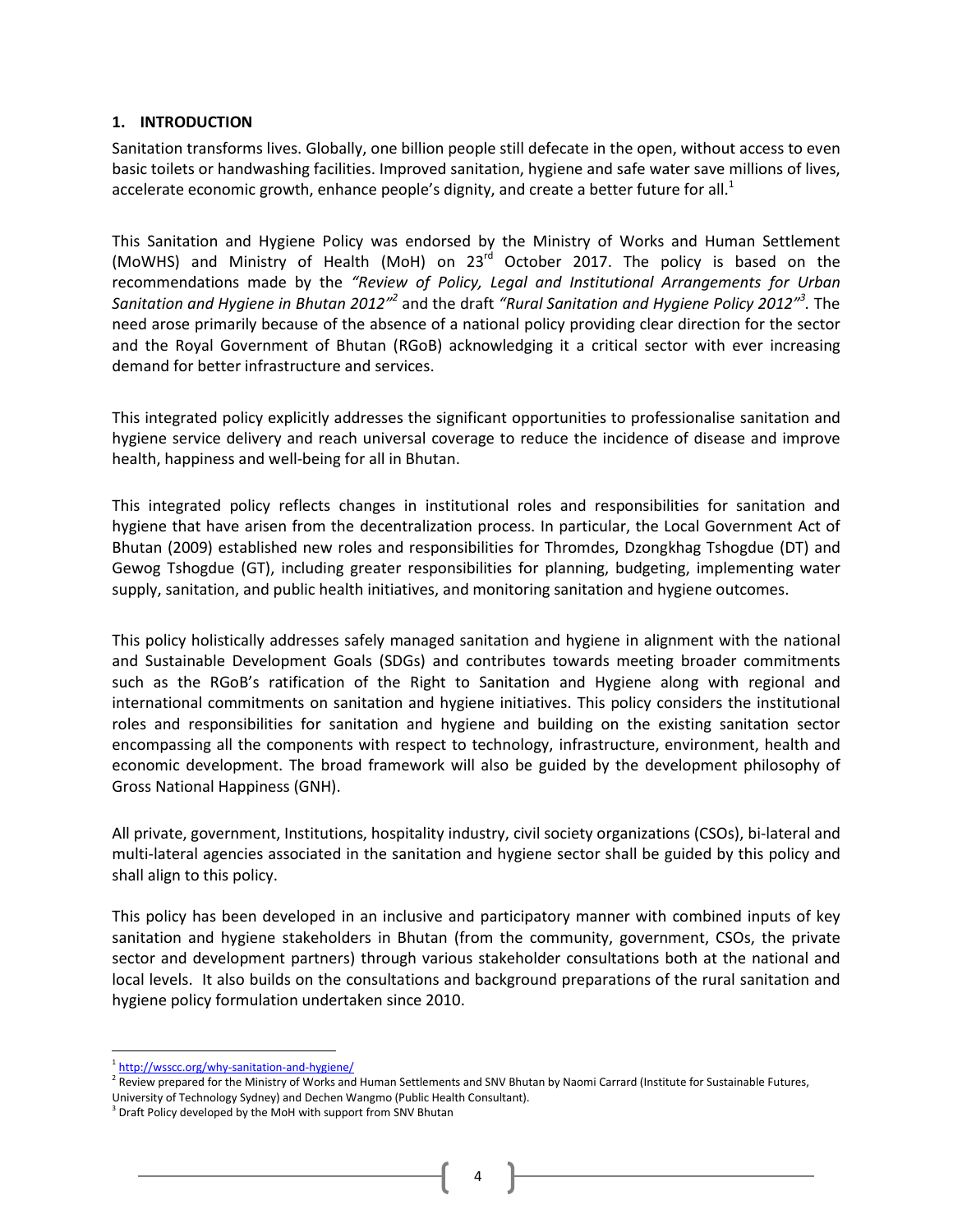This policy shall be reviewed and amended as and when required, in the absence of a timeframe.

#### <span id="page-4-0"></span>**2. OVERVIEW OF THE SANITATION AND HYGIENE SECTOR**

Although, Bhutan has made good strides in achieving improved sanitation at 71%, current SDGs service levels show that actually improved sanitation, without attention to safe management meets only basic service levels. While Bhutan has made good strides, there is much to do even for this 71%. Additionally, Bhutan still faces 11% open defecation (5% urban and 14% rural); disparities between the richest and poorest quintiles are stark at 1.9 for the sector.<sup>4</sup> Disparities in access to sanitation and hygiene facilities and services are prevalent in Bhutan. These inequalities are related to income, gender, disability, and geographic factors, and are often interrelated. Rural households are remote and scattered, often mountainous terrain with limited access and challenging supply chains. In Bhutan, poorest households' (32%) access to improved sanitation is three times less compared with the richest households (95%)<sup>5</sup>.

The following table shows that only 5% of the population is connected to sewer lines and 45% to septic tanks (mainly in urban areas). Currently, Bhutan does not have baseline data on **safely managed**  services, depending on how excreta are managed.

|                                                                                                                                                                                                                                                                                                                                                                                   | <b>National</b> | <b>Rural</b> | Urban |
|-----------------------------------------------------------------------------------------------------------------------------------------------------------------------------------------------------------------------------------------------------------------------------------------------------------------------------------------------------------------------------------|-----------------|--------------|-------|
| Year:                                                                                                                                                                                                                                                                                                                                                                             | 2015            | 2015         | 2015  |
| Proportion of population with improved:                                                                                                                                                                                                                                                                                                                                           | 71              | 61           | 87    |
| Proportion of population with improved facilities which are:                                                                                                                                                                                                                                                                                                                      |                 |              |       |
| Sewer connected                                                                                                                                                                                                                                                                                                                                                                   | 5               | 1            | 10    |
| Septic tanks                                                                                                                                                                                                                                                                                                                                                                      | 45              | 33           | 62    |
| Latrines and other                                                                                                                                                                                                                                                                                                                                                                | 14              | 23           |       |
| Disposed in situ                                                                                                                                                                                                                                                                                                                                                                  |                 |              |       |
| <b>Emptied and treated</b>                                                                                                                                                                                                                                                                                                                                                        |                 |              |       |
| Wastewater treated                                                                                                                                                                                                                                                                                                                                                                |                 |              |       |
| Safely managed                                                                                                                                                                                                                                                                                                                                                                    |                 |              |       |
| Notes: The indicator for SDG 6.2, safely managed sanitation services are defined as use of an improved sanitation facility<br>which is not shared with other households and where excreta are disposed in situ or transported and treated offsite. To make<br>an estimate of safely managed services, information on use of different improved sanitation facilities types (sewer |                 |              |       |

#### **Table 2. 1: Safely managed sanitation calculation (in %)**

connections, septic tanks and latrines and other) is combined with information on containment, emptying, transport and treatment. The Joint Monitoring Program (JMP) reports estimates for safely managed sanitation when information on excreta management is available for at least 50% of the population using the dominant type of improved sanitation facility (sewer connections or on-site sanitation systems).

Source: World Health Organization (WHO)/The United Nations Children's Fund (UNICEF) JMP (2017)

The current, national hygiene estimates report that 13% of the population nationally (15% rural and 11% urban) has no hygiene facility.<sup>6</sup> Safe disposal of child faeces in rural areas is still low with only 49% of the stools of children under 2 in rural areas are disposed off safely. The vast majority of child faeces are

 $\overline{\phantom{a}}$ 

<sup>&</sup>lt;sup>4</sup> Equity Data UNICEF Bhutan, 30<sup>th</sup> May 2016.

<sup>&</sup>lt;sup>5</sup> National Nutrition Survey, 2015. Ministry of Health and National Statistics Bureau

<sup>&</sup>lt;sup>6</sup> JMP report 2017. Data collection on hand washing with soap can only be done reliably through proxy indicators, the most common proxy indicators being whether the household has a designated place for hand washing and whether soap is present.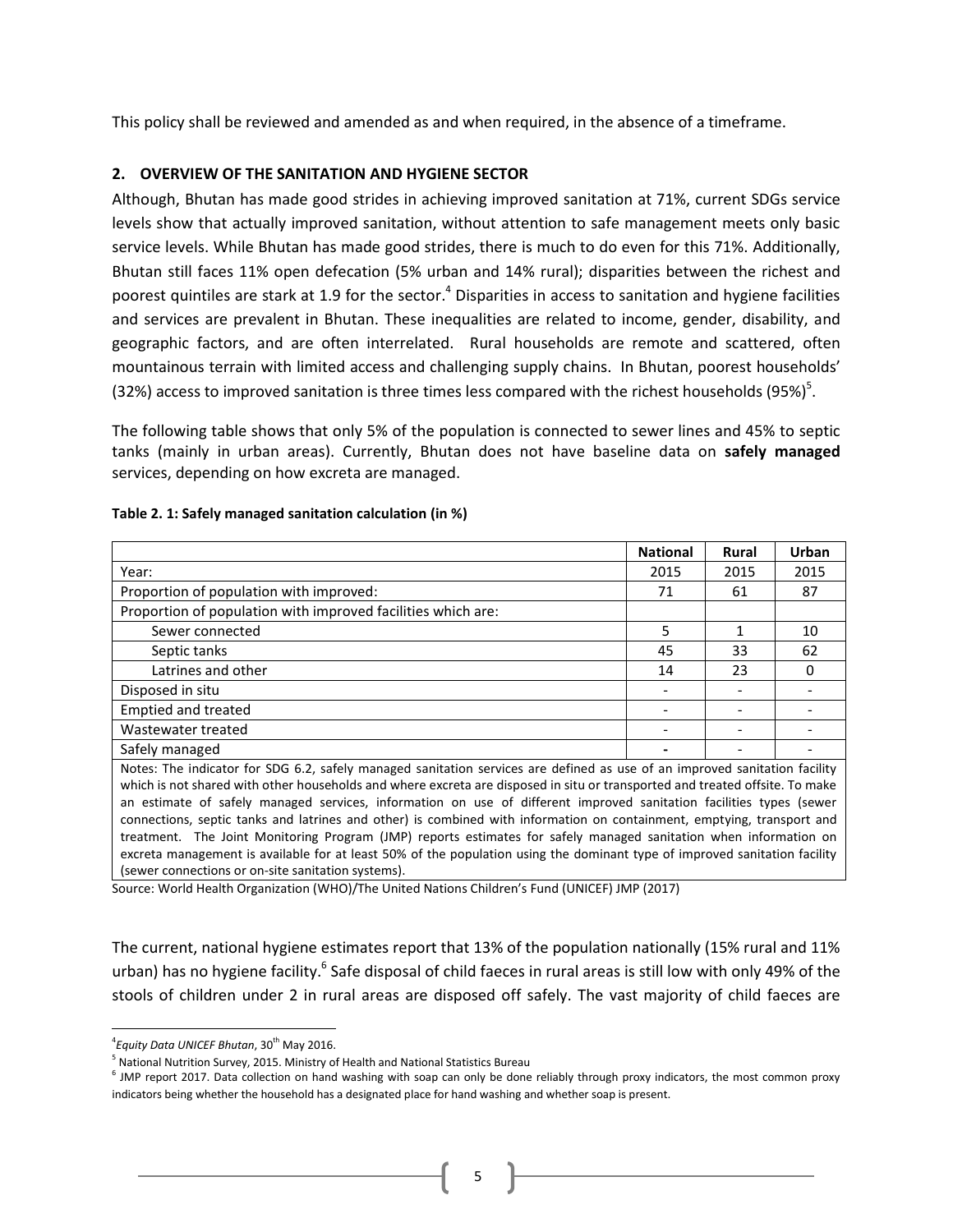disposed off in ditches or drains (37.9%) and another 6.7% is simply left in the open.<sup>7</sup> Knowledge on safe and adequate menstrual hygiene management (MHM) including for women and girls with disabilities also need attention.<sup>8</sup>

With rapid urbanization and increasing number of towns, the need to adequately address urban sanitation has become urgent. It is predicted that by 2020 around half the population will live in urban areas.<sup>9</sup> The need is further accentuated with the declaration of 16 new Dzongkhag Thromdes and 20 Yenlag Thromdes.

The sustainable sanitation and hygiene for all in small towns' pilot programme (STP) has good practices on the effectiveness of multi-stakeholder collaboration and behaviour change communication (BCC) initiatives for sustainability of sanitation and hygiene services.<sup>10</sup> The STP experience has shown that hygiene promotion cannot be seen as an add-on to infrastructure provision.

Temporary settlements (including construction workers, road side workers, thromde workers, camping tourists, temporary housing constructed by students/informal boarding) either defecate in the open or use pit toilets which have not been governed by standards.

Approximately, 70% of the total Bhutanese population still resides in the rural area primarily dependent on subsistence farming. For these households, having hygienic toilet is not the only priority when they have other competing needs to sustain their livelihood. Despite achievements in increased access to rural water supply and basic toilet coverage, the current poor sanitation and hygiene situation in Bhutan is placing a significant and preventable burden on the rural health care system accounting for an estimated 30% of the health cases reported annually. This in turn, contributes to one of the high concerns for the government in terms of infant mortality and stunting rates (nationally is 21.2%; rural 26.1%). The prevalence is significantly higher among poor rural families (15%).

The experience from the rural sanitation and hygiene programme (RSAHP) shows the vital importance of budget allocation and priority to sanitation and hygiene from the gewog and Dzongkhag levels. In spite of the competing priorities at the local level for sanitation and hygiene and the zero subsidy approach, the RSAHP has been hugely successful in creating demand and in ensuring improved sanitation and hygiene for all in ten Dzongkhags. This includes 24 Gewogs that have achieved 100% improved sanitation coverage. Additionally, several formative researches on pro-poor, gender, disability and BCC has been conducted as part of the RSAHP to enhance understanding of sanitation and hygiene specific gender and inclusion issues for increased inclusion and equity in the sector.<sup>11</sup>

 $\overline{\phantom{a}}$ 

 $<sup>7</sup>$  MICS 2010</sup>

 $8$  Formative researches conducted by MoH and SNV as part of the RSAHP.

<sup>9</sup> Bhutan National Urbanization Strategy 2008

 $10$  The programme operated in three towns in Chukha Dzongkhag—Gedu, Tsimasham and Tsimalakha—and Samtse Dzongkhag. The programme aimed to improve access to sanitation and safe hygiene practices. The programme was a partnership between SNV, Department of Engineering Services under the MoWHS and the respective Dzongkhags.

 $11$  The RSAHP started with a pilot project in 2008 by the MoH with technical assistance from SNV and has now covered 10 Dzongkhags as of September 2017 with additional assistance from UNCIEF, the Red Cross and WHO. National Target of the RSAHP is to cover at least 15 Dzongkhags and increase the coverage of "Improved Sanitation" coverage of 80% by 2018.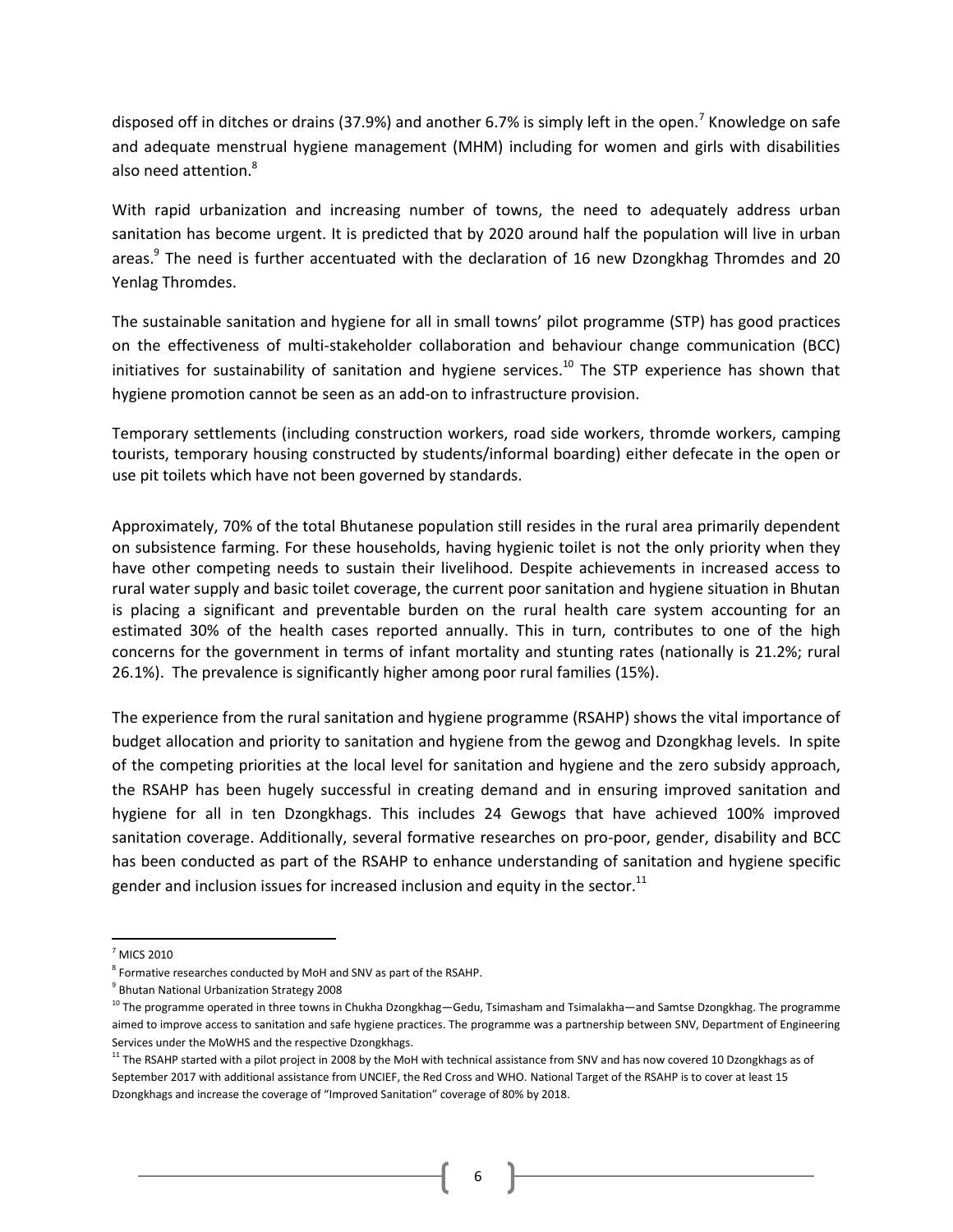In Bhutan, single female headed households are seen to be the most vulnerable from a pro-poor and gender inequality standpoint. Sanitation and hygiene related challenges faced by these single female headed households include difficulties to construct sanitary toilets (due to limited household incomes and shortages of labour).

Rural adult women were also found to do most of the sanitation and hygiene related household work (such as fetching water, cleaning toilets, etc). This reality was compounded with the common belief that "household work is women's domain, men's tasks are outside the house."

Women's participation and influence on decision making was still found to be very limited at all levels (household decision making with regard to the type, location and timing of toilet construction with slight differences due to socio-cultural factors across the country; community level decision making looking at the composition of active participation at community sanitation and hygiene decision making forums such as the inception meetings and other sanitation and hygiene decision making forums including at central levels). Exploring factors for leadership and decision making revealed several gender stereotypes and misconceptions that were not in favor of women and posed as barriers for women to engage in dialogue. These include: less societal acceptance as leaders because of traditional practices and beliefs, "Men don't accept my decisions", "less acceptance from society", "less exposure to information, networks, life outside village/rural areas and media", "Women don't support other women".

Persons with Disabilities in Bhutan faced multiple systemic factors plus deep-rooted discrimination preventing their access to adequate sanitation and hygiene facilities in Bhutan.

Persons with Disabilities from poorer households faced greater challenges in terms of access to a safe toilet and hand washing facility.

In addition, to a general lack of knowledge on safe and adequate menstrual hygiene for women and girls in rural Bhutan (including in schools and nunnery), women and girls with disabilities faced additional challenges for proper MHM.

The national and local government (LG) level authorities where the RSAHP has been implemented now have adequate capacity to lead, plan, coordinate, implement, monitor and steer the programme. However, there is continued need for capacity building in terms of implementation of evidence-based, adaptive programming approaches particularly for gender, socially inclusive Water, Sanitation and Hygiene (WASH), environmentally safe emptying, climate change and disaster responsive approaches. In addition, the new Dzongkhags shall also require similar support.

Although, all schools in the country have one toilet, 11% still do not have access to improved sanitation and about 20% do not have functional toilets.<sup>12</sup> Additionally, adequate MHM for girls and accessibility issues for children with disabilities is of grave concern.

 $\overline{a}$ 

<sup>&</sup>lt;sup>12</sup> Annual Education Statistics 2016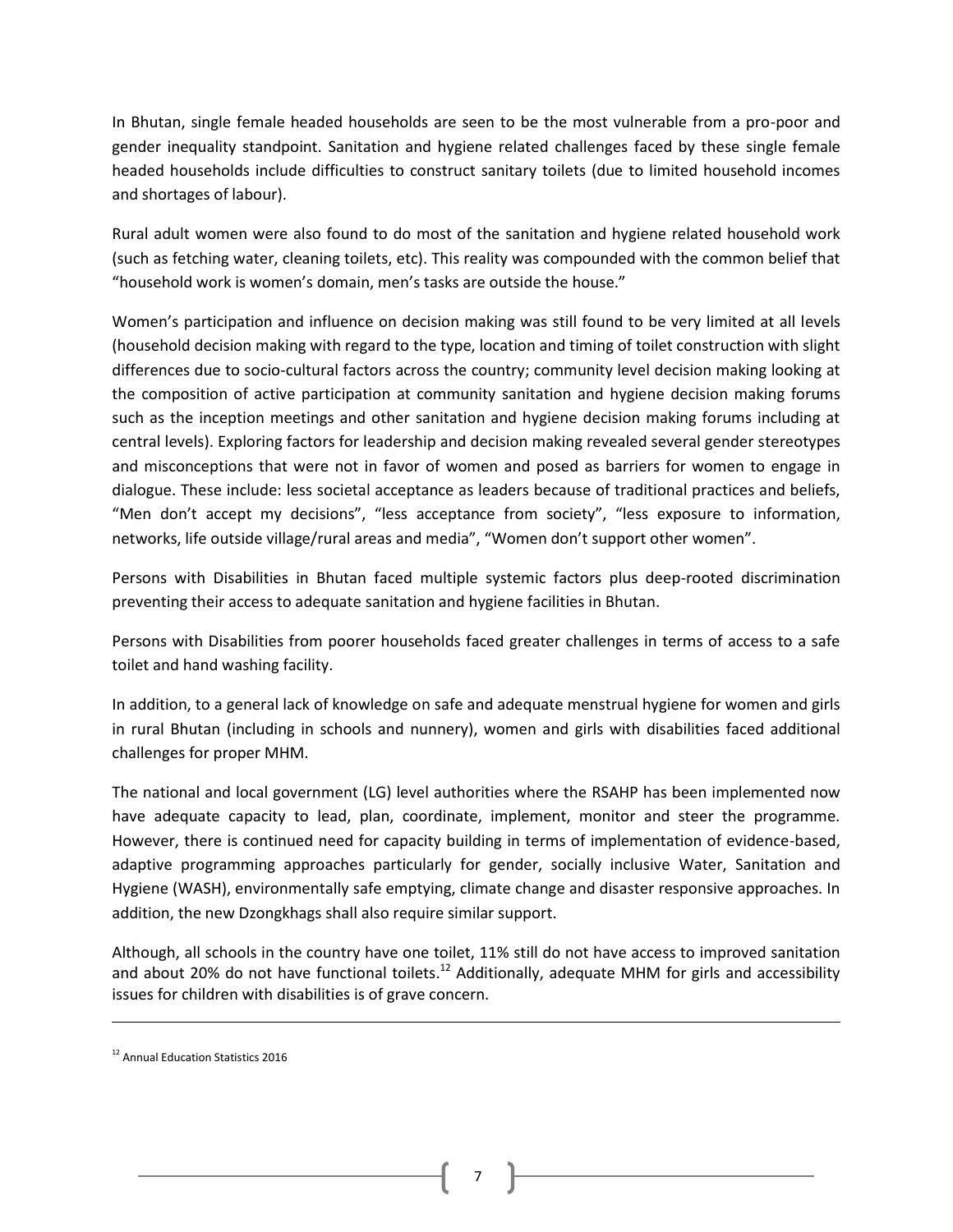There is dire need to have adequate sanitation facilities at public places and during public gatherings given the huge health implications of lack of such public facilities (including on highways and tourist sites).

During any kind of emergency situations, drinking water supply structures and sanitary facilities are some of the infrastructure that could be damaged. Therefore, along with food and shelter, safe water and sanitation are the highest priority interventions that need to be addressed in emergency situations.

The situation of sanitation and hygiene in health care facilities (HCFs) report of 2016 states that 41.48% of the 28 hospitals surveyed reported E.coli/faecal contamination and about 5% toilets were reported to be dysfunctional.

There is a need to compile sanitation data from other institutions such as the armed forces, dratshangs, nunneries, educational institutions besides schools.

# <span id="page-7-0"></span>**3. GOAL OF THE POLICY**

3.1 The overall goal of the National Sanitation and Hygiene Policy is to achieve universal coverage and access to safe sanitation and hygiene services for a healthy, happy and productive society.

3.2 This policy is aimed to provide good guidance to all stakeholders at both central and local levels concerned with sanitation and hygiene and shall act as a starting point for programme planning, budgeting, and eventual field implementation.

3.3 This policy is critical to realising the human right of access to safe drinking water and sanitation as recognised by the RGoB ( $64<sup>th</sup>$  UN General Assembly, 28 July 2010), thus, it is anchored in GNH principles and values, recognises the importance of applying principles of equity, non-discrimination and progressive realization in setting targets and commitment to achieve universal access to improved sanitation to improve the lives of all in Bhutan.

3.4 The goal of this policy aligns with other goals of the RGoB especially those relating to preventative health, the protection of the environment, waste management, and overall development goals.

3.5 The policy shall specify the need for clear responsibility and commitment for implementation of sanitation and hygiene programmes which are usually at the LG level, where sanitation rarely receives priority because of competing political, financial, and resource issues.

# <span id="page-7-1"></span>**4. SCOPE OF THE POLICY**

4.1 This policy shall cover sanitation and hygiene of all areas in Bhutan, including households and going beyond households to cover schools, institutions and public places*, and end open defecation, paying special attention to the needs of women and girls and other vulnerable groups.*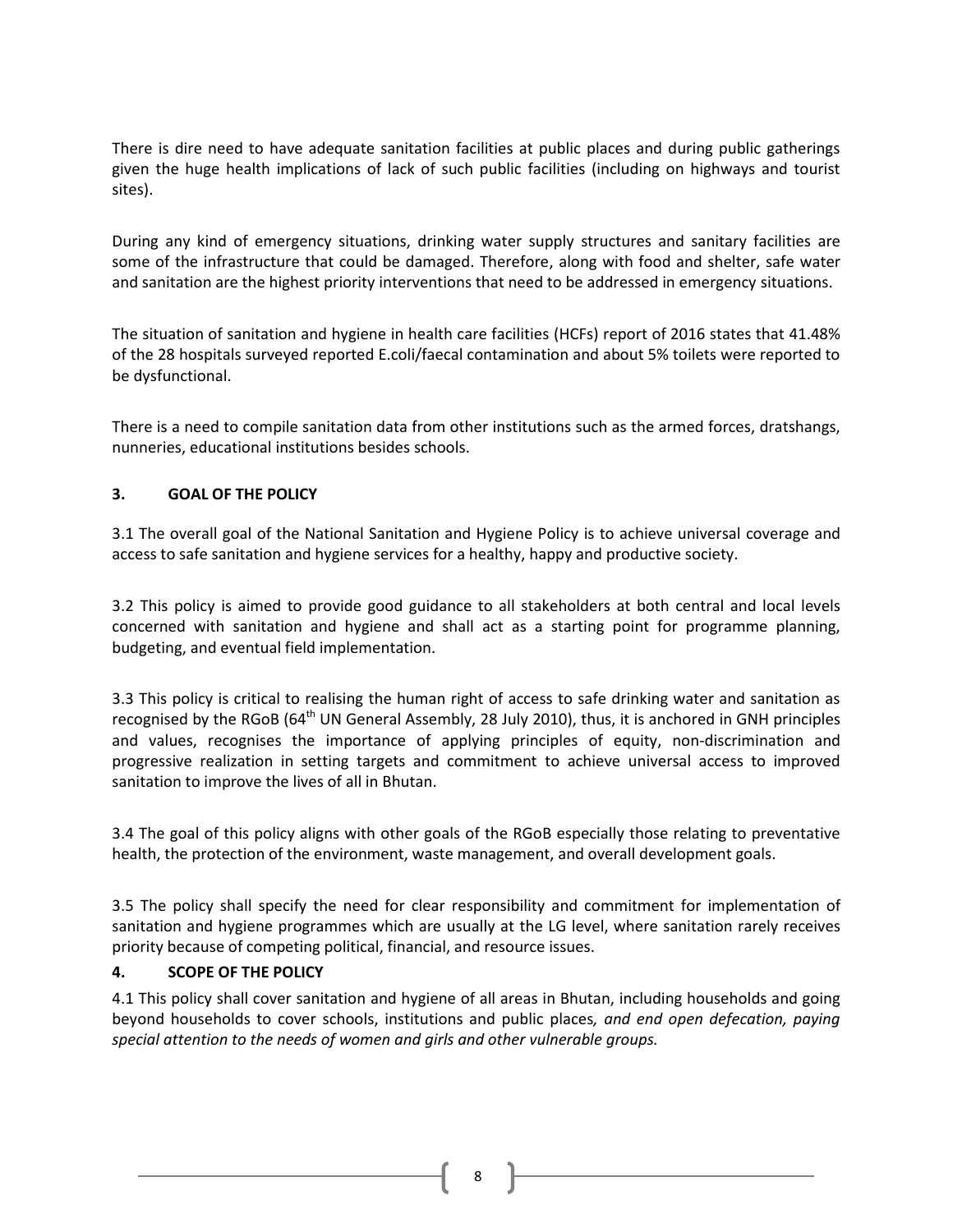# <span id="page-8-0"></span>**5. DEFINITIONS AND SERVICE LEVEL STANDARDS**

5.1 Sanitation is defined as the hygienic separation of human excreta from human contact. Sanitation services refer to the management of excreta from the facilities used by individuals, through emptying and transport of excreta for treatment and eventual safe discharge or reuse.

5.2 Service levels : This policy strives to end open defecation where it is prevalent and shall focus on achieving safely managed sanitation as per the following SDGs service levels:

- $\triangleright$  SAFELY MANAGED: Use of improved facilities which are not shared with other households and where excreta are safely disposed in situ or transported and treated off-site.
- $\triangleright$  BASIC: Use of improved facilities which are not shared with other households. Improved facilities include: flush/pour flush to piped sewer system, septic tanks or pit latrines; ventilated improved pit latrines, composting toilets or pit latrines with slabs.
- $\triangleright$  LIMITED: Use of improved facilities shared between two or more households.
- $\triangleright$  UNIMPROVED: Use of pit latrines without a slab or platform, hanging latrines or bucket latrines.
- $\triangleright$  OPEN DEFECATION: Disposal of human faeces in fields, forests, bushes, open bodies of water, with solid waste and other open spaces.

5.3 Hygiene refers to the conditions and practices that help maintain health and prevent spread of disease including hand washing with soap, safe disposal of child faeces, MHM (including for women and girls with disabilities).

5.4 Minimum service levels: This policy shall focus on achieving the basic service level for hygiene as per the following service level:

- $\triangleright$  BASIC: Availability of a hand washing facility on premises with soap and water.
- $\triangleright$  LIMITED: Availability of a hand washing facility on premises without soap and water.
- $\triangleright$  NO FACILITY: No hand washing facility on premises.

Hand washing facilities may be fixed or mobile and include a sink with tap water, buckets with taps, tippy-taps, and jugs or basins designated for hand washing. Soap includes bar soap, liquid soap, powder detergent, and soapy water, but does not include ash, soil, sand or other hand washing agents.

Sanitation and hygiene service levels in terms of ratio for non-households shall be determined by the concerned lead agency.

Sanitation and hygiene service levels in terms of accessibility for Persons with Disabilities, the elderly and those with temporary mobility restrictions (such as pregnant women and the sick) shall be taken into account as and when required.

# <span id="page-8-1"></span>**6. RELEVANT POLICY AND LEGAL FRAMEWORKS**

 $\overline{\phantom{a}}$ 

6.1 **The Constitution** obliges the RGoB to ensure a safe and healthy environment for Bhutanese citizens. Additionally, the RGOB has recognised access to sanitation as a right.<sup>13</sup> The elements of the Constitution

<sup>&</sup>lt;sup>13</sup> "UN General Assembly resolution 64/292 (July 2010". Bhutan is on the list who voted in favour.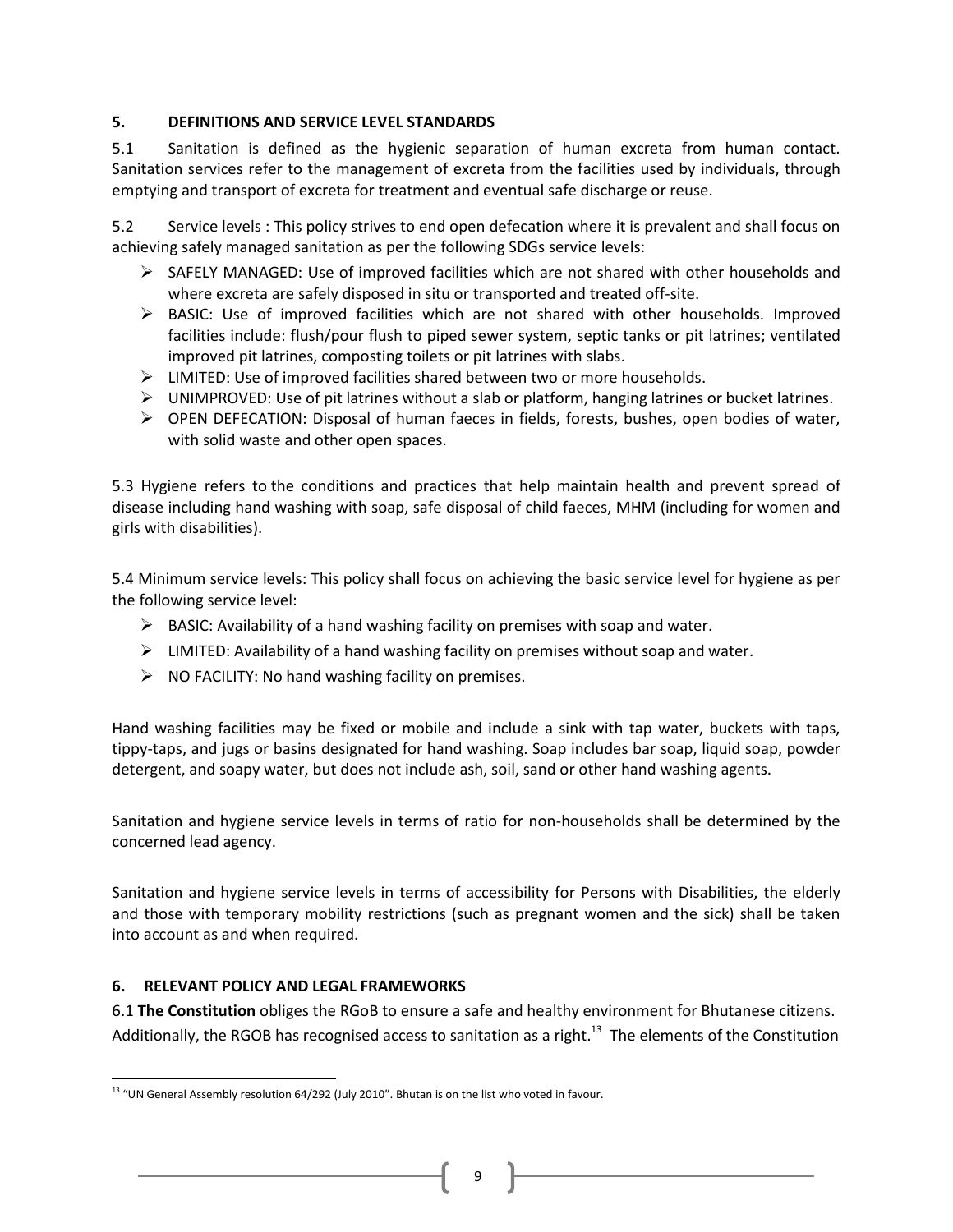which relate to sanitation include: environmental protection, provision of a healthy living environment, and the pursuit of GNH.

6.2 **The Gross National Happiness** philosophy is the guiding principle for national development in Bhutan. There are nine domains representing each of the components of wellbeing. Sanitation is a subindicator under housing in the domain of living standard and is monitored as part of the national surveys.

6.3 **The Bhutan Vision 2020** provides a **national vision for equitable access** to basic services and infrastructure under which priority is given to rapid expansion of access to potable water and safe sanitation. The vision statement envisages a steady progress towards affordable and equitable access to water and safe sanitation for the improvement of health outcomes.

6.4 **The Water Act of Bhutan 2011** defines that all water resources are property of the State and that all water resource rights are vested in the State, and that the RGoB is the public trustee of the water resources. The highest priority purpose for allocating water resources is for drinking and sanitation.

6.5 **The National Environment Protection Act 2007** states a person has the fundamental right to a safe and healthy environment with equal and corresponding duty to protect and promote the environmental wellbeing. This act shall be an integral link to the sanitation and hygiene policy with respect to conservation of environment.

6.6 **The Bhutan Building Rules 2002** sets guidelines on the location of septic tanks, soak pit, roof drainage, and drainage plan in urban areas to get the approval for a building permit. It also sets guides on the roles of inspection team to verify that septic tank and soak-pit have been constructed as per standards and are located as per approved plan before giving out the occupancy certificate. It also states the need for accessible facilities follow standard codes of good practice.

6.7 **The Guideline for Differently-Abled Friendly Construction 2017** guides to design and construct barrier free built environment facilities and structures considering the needs of Persons with Disabilities. This document covers both new and retrofit construction. In chapter three of this guideline, it includes a section on design considerations for indoor spaces, whereby it mentions the entrance, access, and toilet and bathroom design for Persons with Disabilities.

# <span id="page-9-0"></span>**7 LEGAL AND POLICY BASIS FOR ROLES AND RESPONSIBILITIES IN SANITATION AND HYGIENE**

7.1 The **Royal Decree of 1992** established RGoB investment in water supply through three subsequent five-year plans. It reflected upon the failure of the use of subsidies to promote sanitation and ended their use for individual household sanitation facilities as a policy. Instead it outlined the obligations of households to provide and maintain their own household sanitation. The Royal Decree also emphasised the responsibilities of DT and GT to promote sanitation.

7.2 The **National Health Policy 2010** explicitly emphasises the need for multi-sectoral coordination in delivering water supply, sanitation and hygiene services.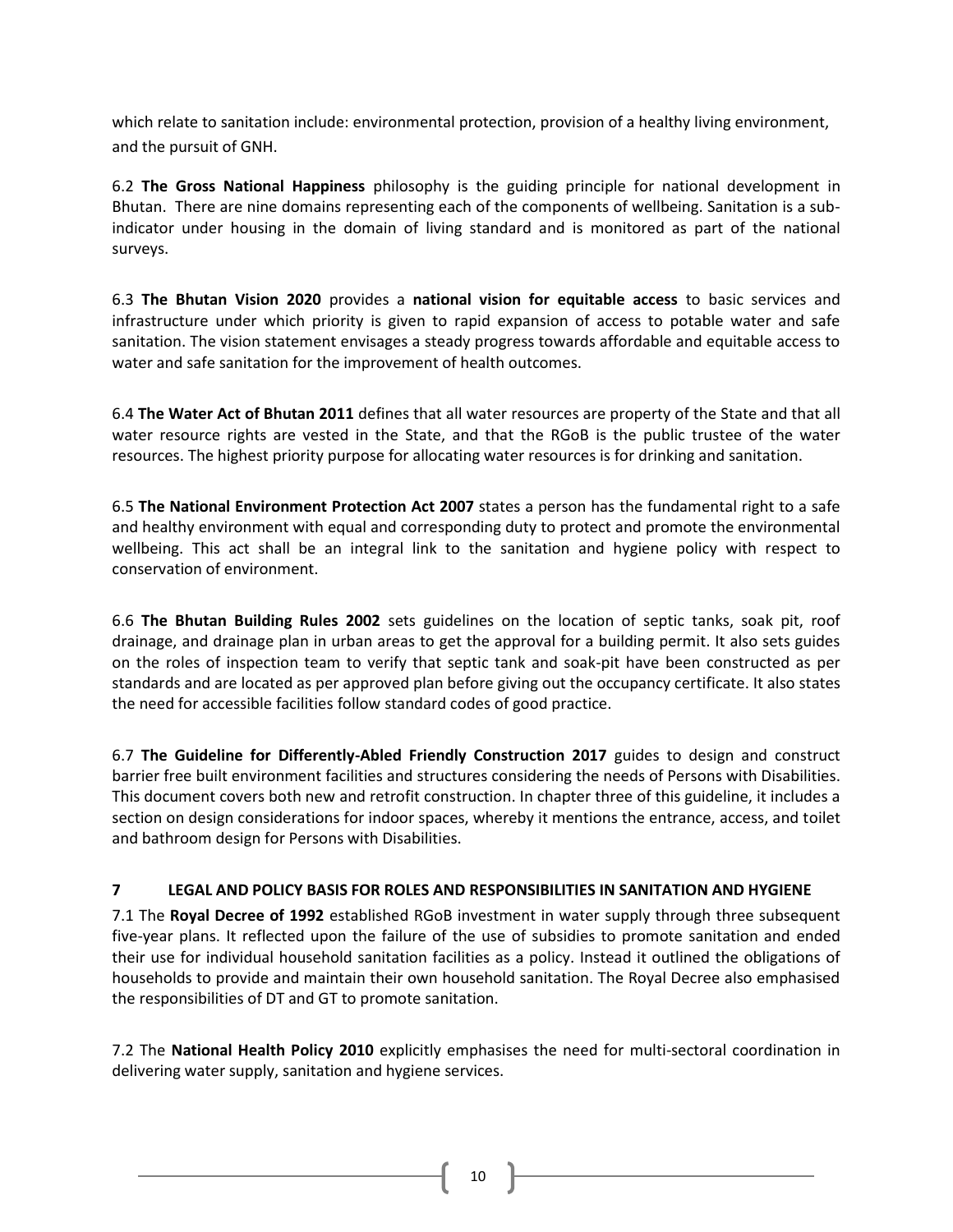7.3 The **Local Government Act of Bhutan 2009** significantly decentralised responsibilities for water supply, sanitation, hygiene and public health. Each Thromde Administration and DT has regulatory powers and obligations to protect health, safety and wellbeing of the people in its area. Each GT, similarly has responsibilities for regulating and allocating of drinking water. The act also gives power to the LGs to formulate local area plans and priorities (in terms of planned development and appropriate land use approve building drawings in accordance with codes, standards, laws and rules; provide services such as water supply, sewerage services, solid waste management, drains, etc).

7.4 The **Waste Prevention and Management Act 2009** reinforces the responsibility of Thromde, Dzongkhag Tshogdu and Gewog Tshogde in ensuring proper management of human waste, as well as the responsibility of citizens themselves. It provides Thromde, DT and GT with the power to regulate, sanction as well as stimulate improved sanitation practices among the population in their area.

7.5 The **Water Act of Bhutan 2011** puts first priority of water use for drinking and sanitation and it also outlines obligations for DT and GT and Administrations, in collaboration with the MoH, for ensuring safe, adequate drinking water supply in rural areas (15b); and for the MoH to monitor water quality.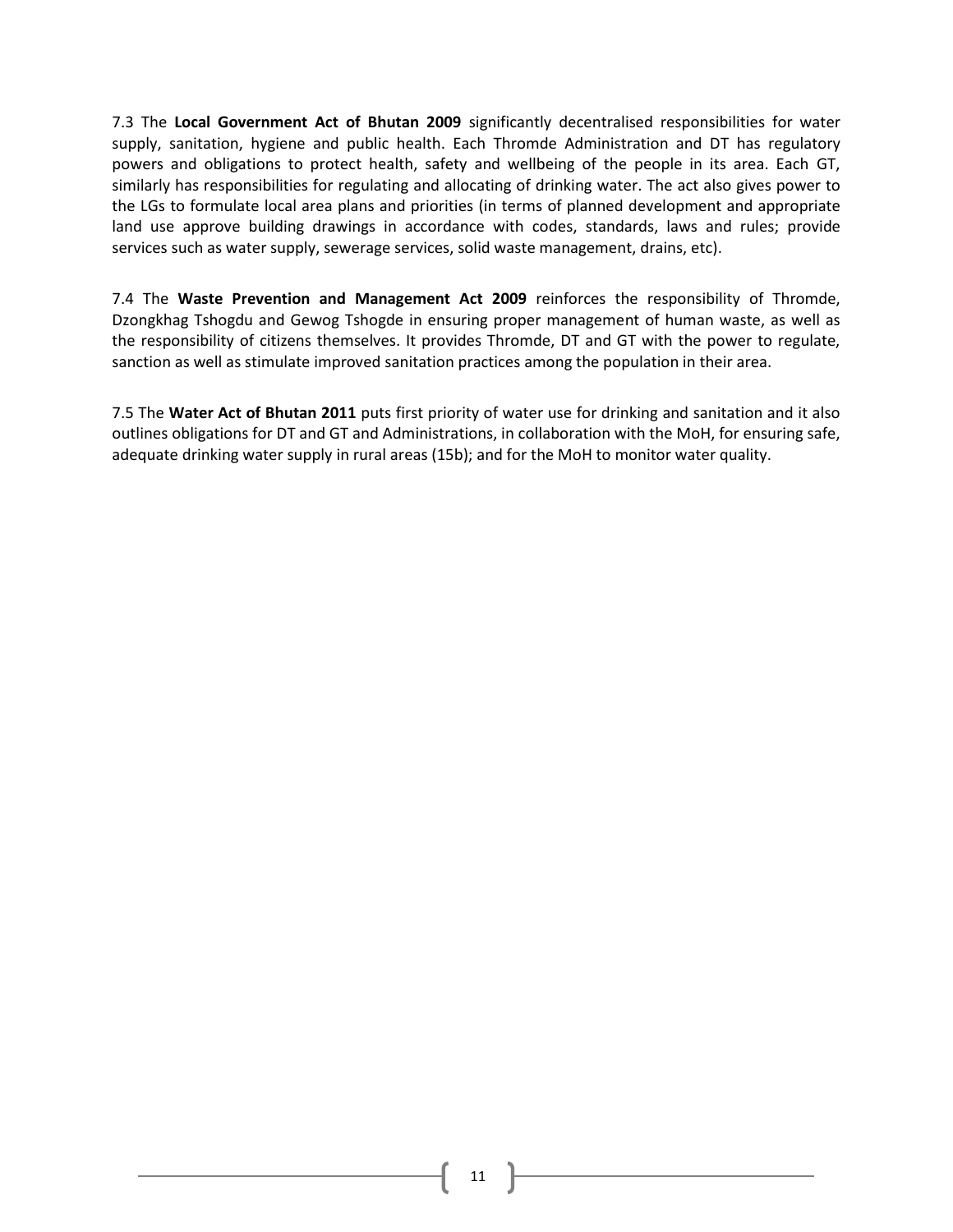# <span id="page-11-0"></span>**8. NATIONAL FOCUS AREAS WITH POLICY OBJECTIVES AND STATEMENTS**

# <span id="page-11-1"></span>**8.1 UNIVERSAL COVERAGE AND EQUITABLE ACCESS TO SAFELY MANAGED SERVICES**

Sanitation being a human right and a collective responsibility and the need for collective action in order to achieve a complete open defecation free status in the country, the commitment to leave no one behind is crucial. Ensuring universal coverage entails going beyond households, including schools and institutions with special considerations for vulnerable groups (such as single female headed households<sup>14</sup>, households living in poverty<sup>15</sup>, households with members with disabilities<sup>16</sup>, households living in temporary settlements $^{17}$ ), and reducing the existing inequalities:

| Inequalities in use of basic service for sanitation |               |                       | Inequalities in use of basic service for hygiene |               |                       |  |
|-----------------------------------------------------|---------------|-----------------------|--------------------------------------------------|---------------|-----------------------|--|
|                                                     | Lowest region | <b>Highest region</b> |                                                  | Lowest region | <b>Highest region</b> |  |
| <b>Basic</b>                                        | 31%           | 80%                   | <b>Basic</b>                                     | 49%           | 94%                   |  |
| Unimproved                                          | 8%            | 62%                   | Limited                                          | 1%            | 51%                   |  |
| Open<br>defecation                                  | 0%            | 6%                    | No Facility                                      | 0%            | 24%                   |  |

#### **Table 8. 1: Inequalities in sanitation and hygiene**

Source: WHO/UNICEF JMP (2017)

# **8.1.1 Policy Objective: Achieve universal coverage and access to safely managed services.**

#### **Policy Statements:**

8.1.1.1 The relevant agencies shall ensure safely managed sanitation and hygiene services accessible for all taking into account equality and affordability for poorer households.

8.1.1.2 The relevant agencies shall ensure safely managed sanitation and hygiene facilities in schools, institutions and public spaces with particular emphasis on safe and adequate MHM, accessibility and user friendliness.

8.1.1.3 The relevant agencies shall ensure that the facilities provided are safe, durable, reliable and affordable.

8.1.1.4 The relevant agencies shall ensure all Dzongkhags and Throms are open defecation free with particular emphasis on road side amenities.

l

 $14$  35% nationally with incomes lesser than male headed households as per Poverty Analysis Report 2012

<sup>&</sup>lt;sup>15</sup> 12% nationally

<sup>16</sup> Around 29% corresponding to the reported 3.4% of the total population as per the *2005 Population and Housing Census*

<sup>17</sup> 332 households in the three towns of Thimphu/Samtse/Chukha as per the *"Temporary Urban Settlements Study Report," 2015*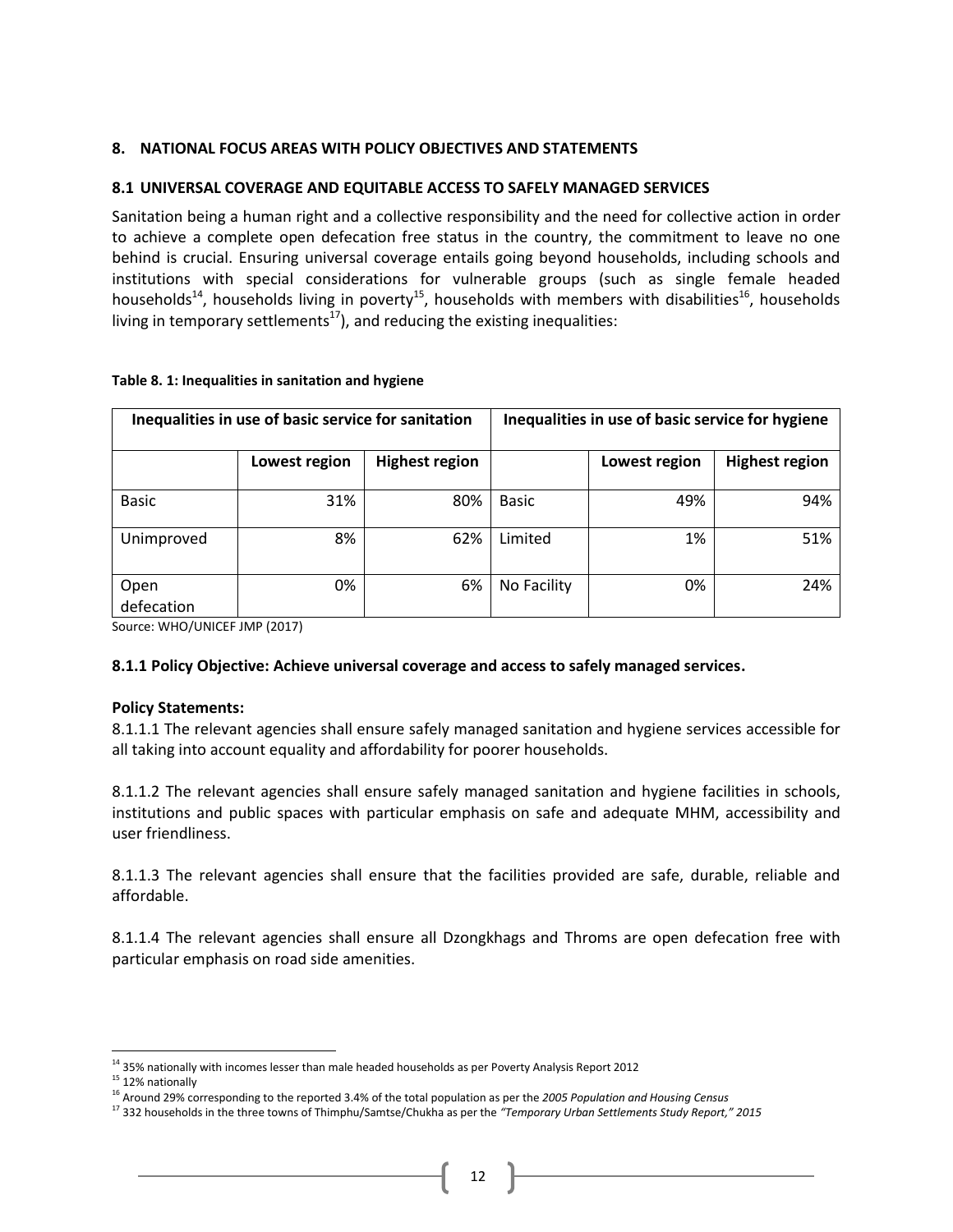# <span id="page-12-0"></span>**8.2 TECHNOLOGY DEVELOPMENT AND MANAGEMENT**

Current national estimates for improved sanitation facilities report 5% with sewer connections (1% rural and 10% urban), 45% using septic tanks (33% for rural and 62% urban) and 13% of the population using improved sanitation facilities (excluding shared) at the national level for latrines and other (23% for rural and 0% for urban). Current national hygiene estimates report that 13% of the population nationally (15% rural and 11% urban) has no hygiene facility.<sup>18</sup> Safe management of waste water (both black and grey waste water) is a concern in both rural and urban areas with grey water being discharged directly to drains without treatment.<sup>19</sup>

In urban areas, although the municipalities in the four Thromdes provide desludging services, the proper management of septic tanks, safe transport and disposal of sludge is a growing concern. In addition, the sites for treatment plant and disposal of sludge are often unavailable for small towns and peri-urban areas resulting in illegal disposing of sludge in canals and landfill sites. With the increasing pressure on services and related infrastructure in urban areas, it is imperative that service providers ensure services and infrastructure for accessing, maintaining and sustaining safely managed sanitation and hygiene for all (with particular emphasis on women, girls, children and Persons with Disabilities).

In the rural areas, experience from the RSAHP show that despite competing priorities, timely demand creation and linkages with sanitation suppliers has resulted in significant investment from the households. However, households are still choosing more basic sanitation options to save costs given other competing priorities raising sustainability and safely managed concerns.

# **8.2.1 Policy Objective: Adopt appropriate technology for safely managed sanitation systems.**

# **Policy Statements:**

8.2.1.1 The relevant agency shall explore and adopt appropriate treatment systems that are locally appropriate and affordable, cost efficient, disaster resilient, environment friendly and sustainable.

8.2.1.2 The relevant agency shall ensure the safe management of effluent from onsite systems to minimize the contamination of surface waters or groundwater.

8.2.1.3 The relevant agency shall ensure that cost effective and environmentally safe treatment systems and recycling for grey water are explored.

8.2.1.4 The relevant agencies shall ensure safe, adequate and potable water supply for sanitation and hygiene.

8.2.1.5 The individual households and public shall be responsible for adopting the appropriate infrastructure options that are relevant and affordable.

 $\overline{a}$ 

<sup>&</sup>lt;sup>18</sup> JMP report 2017

<sup>&</sup>lt;sup>19</sup> According to the baseline research conducted by SNV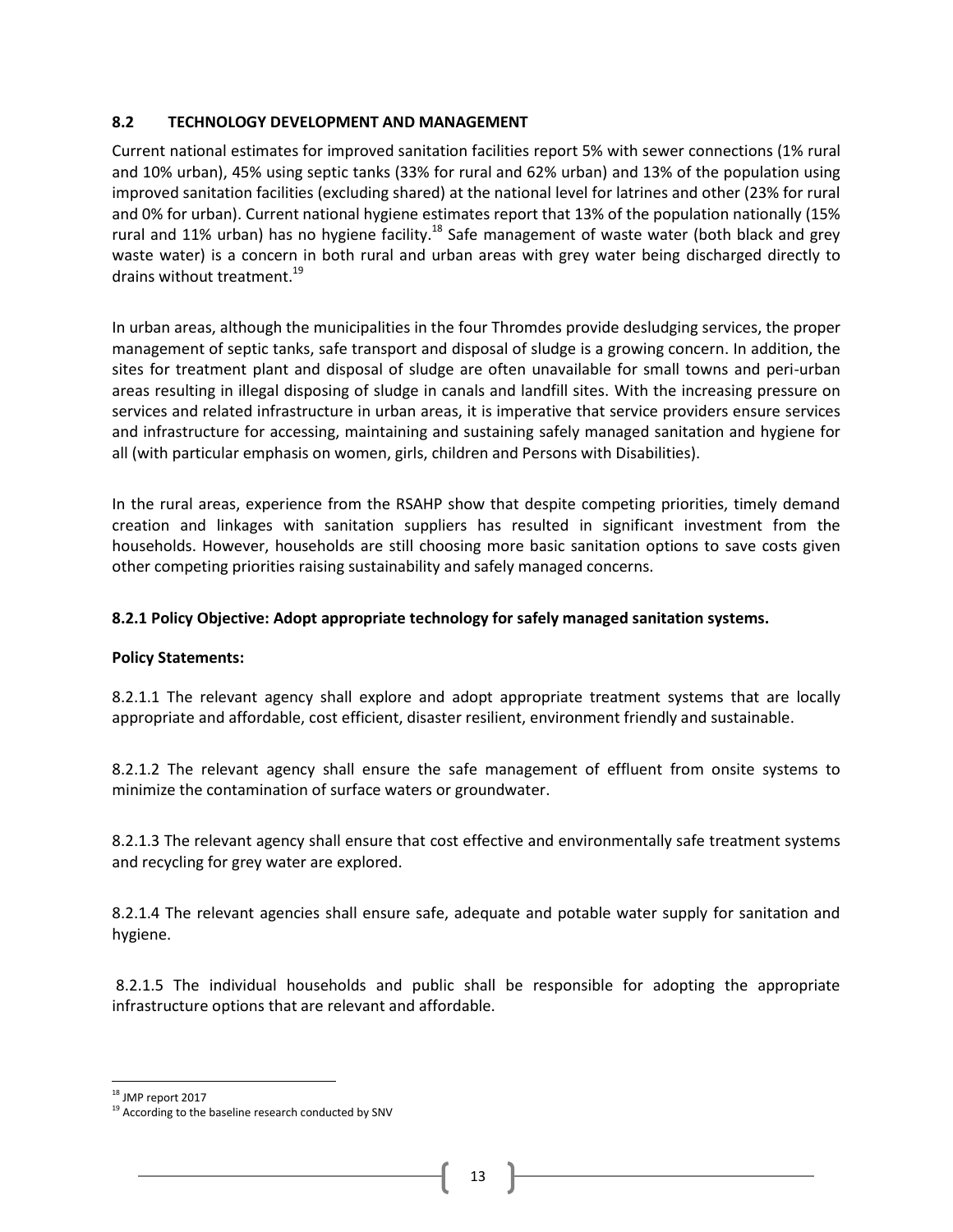8.2.1.6 The relevant agencies shall ensure adequate sanitation and hygiene facilities during public gatherings and in public spaces (including road side amenities).

8.2.1.7 The relevant agencies shall ensure that women, children, Persons with Disabilities, elderly, people with temporary mobility restrictions (such as pregnant women and the sick) are included in the planning and management of sanitation and hygiene programmes to ensure their particular needs and preferences are met.

8.2.1.8 The relevant agencies shall invest in research and development (R&D) in the sanitation and hygiene sector to devise appropriate, cost effective, socially acceptable, environmental friendly and disaster resilient technology options and promote safe emptying practices.

# <span id="page-13-0"></span>**8.3 GOVERNANCE AND INSTITUTIONAL MECHANISMS**

The current institutional set up of segregated rural and urban sanitation and hygiene under two separate ministries has created confusion at local levels particularly for peri-urban areas (in terms of responsibility). It has also resulted in uneven service provision within different areas in the urban areas (for small and emerging towns- in terms of their wastewater management), and has led to a lack of clear responsibility for public amenities (on highways, tourist camping sites, tourist trekking routes, etc).

While, there is a successful RSAHP, the initial urban pilot programme has not picked up as anticipated resulting in an infrastructure driven urban sector. A coordination mechanism (Bhutan WASH cluster) at the central level is already in place, which has the potential to curb any coordination issues in the sector at the central level. Replicating this kind of mechanism even at the local levels has the potential to improve coordination and collaboration amongst different actors during implementation. In order to deliver uniform level of services through-out the country and avoid duplication of activities leading to wastage of resources, it is essential to build on the existing good practices and improve the existing institutional set up with clear roles and responsibilities for key stakeholders at all levels.

# **8.3.1 Policy Objective: Consolidate existing institutional arrangement for effective and efficient coordination and service delivery in the sanitation and hygiene sector.**

# **Policy Statements:**

8.3.1.1 The government shall establish a High Level Committee (HLC from MoH and MoWHS) for Sanitation and Hygiene as the apex body for decision making, overall guidance and monitoring related to sanitation and hygiene in the country.

8.3.1.2 The MoH shall be the lead agency for health and hygiene planning, implementation and monitoring in terms of quality and impact of sanitation and hygiene on health outcomes.

8.3.1.3 The MoWHS shall be the lead agency for sanitation service provision including setting standards, developing guidelines, user education and awareness related to sanitation infrastructure and monitoring.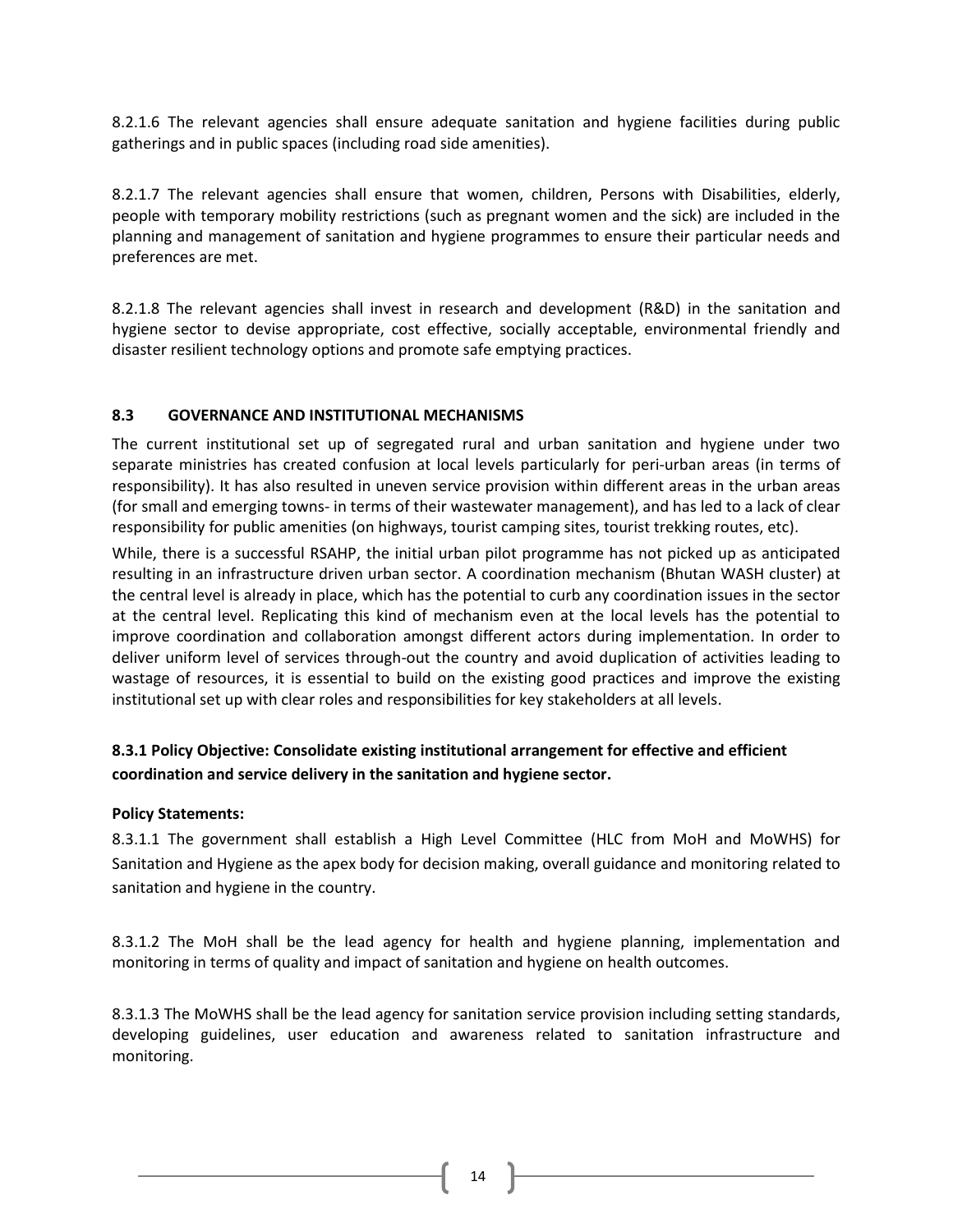8.3.1.4 The LG with support from relevant agencies shall be responsible for implementation of plans and programmes on sanitation and hygiene including compliance.

8.3.1.5 The relevant agencies shall strengthen sector coordination and collaboration mechanisms, monitoring and reporting systems, both to track progress in terms of the extent and sustainability of services.

8.3.1.6 The relevant lead agencies shall harmonise data collection, analysis and use of sanitation and hygiene information in the country.

# 8.3.2 **The responsibilities of the key agencies are as follows:**

8.3.2.1 The **Sanitation and Hygiene HLC** shall meet annually to provide strategic guidance and direction for the sector and to monitor progress in line with this policy.

8.3.2.2 The **Gross National Happiness Commission (GNHC)** shall mainstream sanitation and hygiene in the national five year plans (FYPs), link to international commitments and mobilise resources. The GNHC shall also coordinate effective collaboration amongst relevant sanitation and hygiene agencies.

8.3.2.3 The **National Environment Commission** (NEC) shall be responsible for establishing, updating and ensuring compliance with standards, codes of practice and regulations on effluent discharge and faecal sludge.

8.3.2.4 The **MoH** shall take the lead on policy and strategy formulation, planning, design standard setting, guidelines development/updating, technical backstopping and capacity building, business development and resource mobilisation, monitor and evaluate programme approaches and on-going activities related to health and hygiene. The MoH shall be responsible for hygiene promotion and shall also plan, budget and promote sanitation and hygiene in HCFs.

8.3.2.5 The **MoWHS** shall take the lead on policy and strategy formulation, planning, design standard setting, guidelines development/updating, technical backstopping and capacity building, business development and resource mobilisation, monitor and evaluate programme approaches and on-going activities related to sanitation service provision. The MoWHS shall ensure sanitation demand creation, user education and awareness related to sanitation infrastructure is integrated with sanitation service delivery.

8.3.2.6 The **Ministry of Education (MoE)** in collaboration with the relevant agencies shall plan, budget and coordinate the construction of accessible sanitation and hygiene facilities in schools, provide training for school health coordinators on facilities maintenance, and coordinate the monitoring and reporting sanitation and hygiene in schools and developing relevant guidelines.

8.3.2.7 The **Ministry of Labour and Human Resources (MoLHR)** in collaboration with the relevant agencies shall ensure health and hygiene of workforce as per the Labour Act and the regulations. The MoLHR shall train and certify skilled workforce in the area of sanitation and hygiene.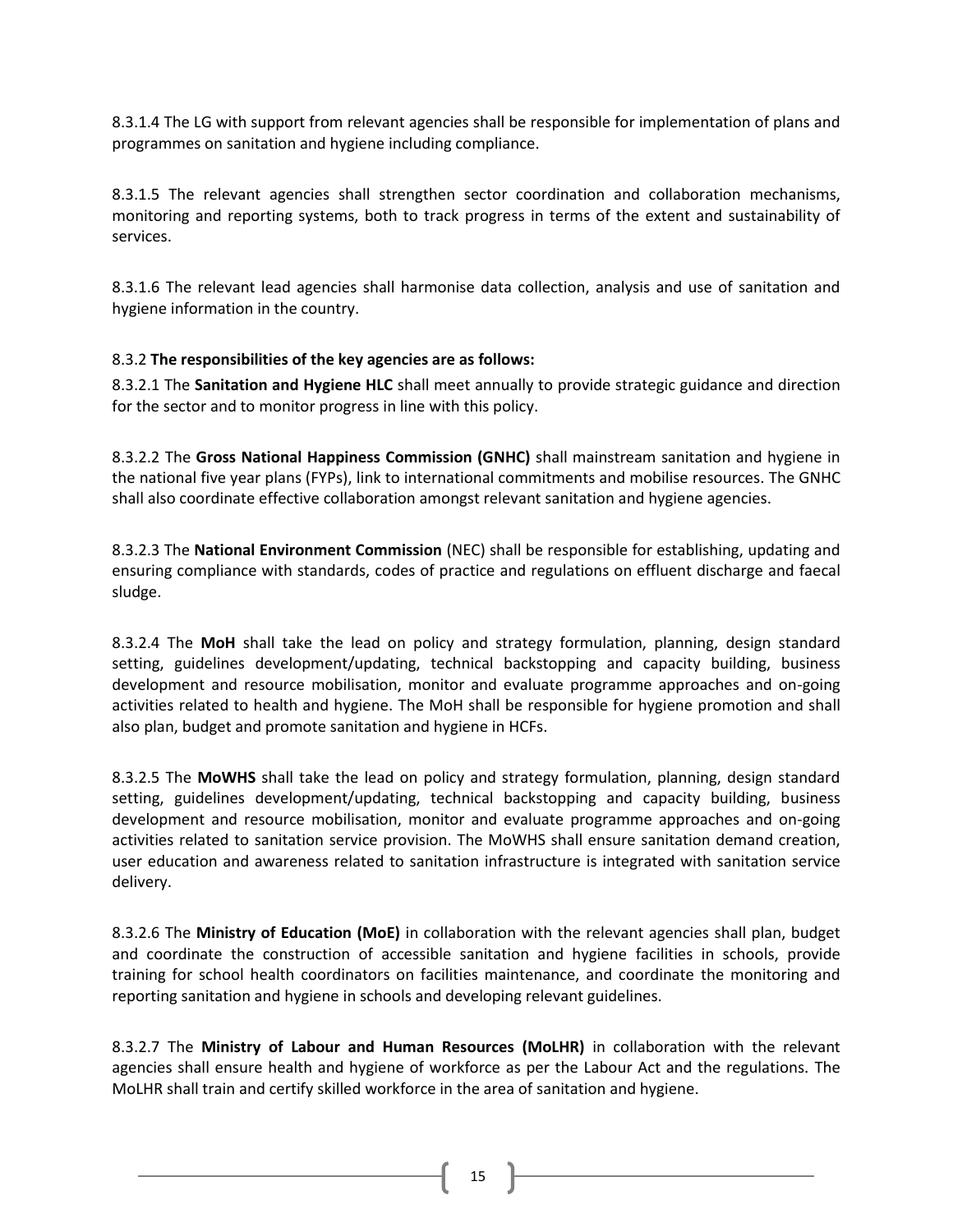8.3.2.8 The **Ministry of Economic Affairs (MoEA)** in collaboration with the relevant agencies shall ensure safe management of industrial waste.

8.3.2.9 The **Ministry of Agriculture and Forests** in collaboration with the relevant agencies shall ensure the proper management of domestic animal waste.

8.3.2.10 The **Dratshang Lhentshog, Bhutan Nuns Foundation** and **Armed Forces** in collaboration with the relevant agencies shall plan, budget and construction of accessible sanitation and hygiene facilities in their respective institutions.

8.3.2.11 The **Tourism Council of Bhutan (TCB)** in collaboration with the relevant agencies shall ensure safe sanitation and hygiene facilities in tourist sites and monitor sanitation and hygiene facilities in tourist hotels.

8.3.2.12 The **Department of Disaster Management, Ministry of Home and Cultural Affairs** in collaboration with the relevant agencies shall develop and implement a WASH in emergencies plan.

8.3.2.13 The **Gewog, Dzongkhag and Thromde Administrations** with support from the relevant agencies shall be responsible for implementing the inclusive sanitation and hygiene plans and programmes in compliance to the policy and standards. To ensure effective implementation, LG shall establish a Gewog/Dzongkhag/Thromde Sanitation and Hygiene Committee comprising of relevant stakeholders including representatives to ensure the needs and preferences of potentially disadvantaged groups are taken into account. The LG shall ensure safe sanitation services and hygiene practices during public events and gatherings.

8.3.2.14 The **CSOs** (including local organisations) in collaboration with relevant agencies shall promote sanitation and safe hygiene practices for all to ensure no one is left behind.

8.3.2.15 The **households/individuals/building owners** shall pay for the construction and maintenance of their own sanitation facilities and for accessing public sanitation services. Voluntary unskilled workers shall also be provided by community members with coordination from the LG to support poor households.

8.3.2.16 The **private sector actors** such as suppliers, masons, plumbers and carpenters shall be directly employed/ paid by households/individual users to assist in the construction of sanitation facilities, and to construct and maintain school and other public institution facilities. Other private sector actors such as service providers for faecal sludge management such as public toilet managers and cleaners/workers, sanitation systems' managers would charge their service fees to the individual users.

8.3.2.17 The **development partners** shall provide technical assistance and capacity building in supporting the relevant agencies to ensure safe and improved sanitation and hygiene for all (including women, children and Persons with Disabilities) based on capacity needs assessments. They shall also assist the lead agencies in business development and resource mobilisation; and facilitate international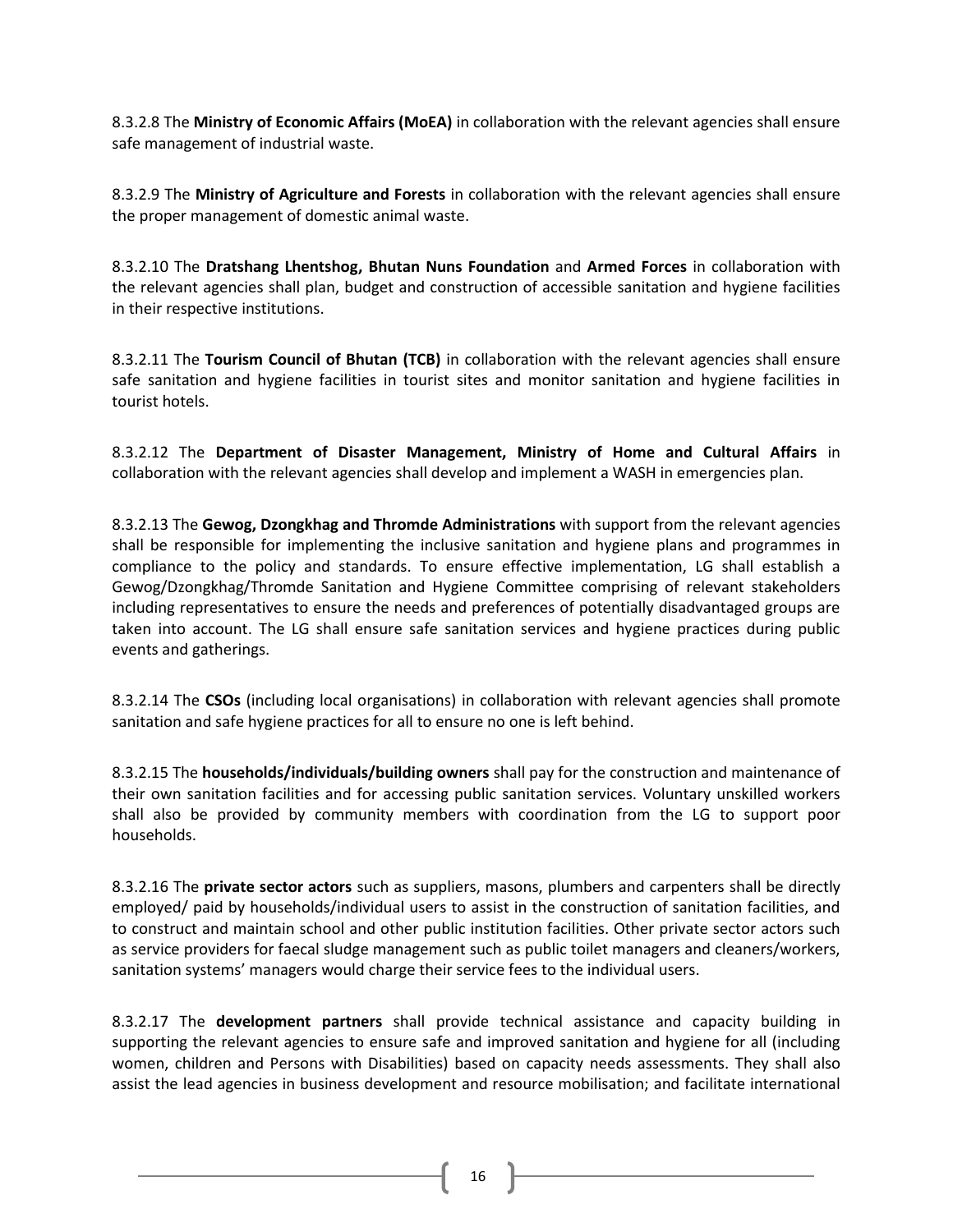linkages with sanitation and hygiene institutions and membership to international sanitation institutions.

8.3.2.18 Communities, LG, private sector and development partners shall work together to develop appropriate support mechanisms if and when needed to ensure no household is left behind.

8.3.2.19 All other relevant agencies shall collaborate with the relevant agencies to ensure safe sanitation and hygiene for all.

# <span id="page-16-0"></span>**8.4 SUSTAINABILITY AND INCLUSIVE FINANCING MECHANISMS**

The current practice of high investment for sanitation infrastructure development by the government and/or donor agencies is not sustainable. The declaration of more new urban towns and rapid urbanization pose huge demand for urban services. Financing mechanisms need to consider if/where cross-subsidization with water is needed to address public financing needs of sanitation. The 'private' part of sanitation (in the household) may feasibly be covered by households (aside from vulnerable/disadvantaged groups) however, public infrastructure (pipes, decentralised and centralized treatment plants, sludge treatment plants etc.) may well need to be subsidized through taxes, transfers or cross-subsidies with water tariffs.

Acknowledging the availability of diverse options for meeting the on-going financing needs of the sector, innovative financing options relevant to the local context also need to be explored.<sup>20</sup>

Agencies responsible for ongoing operation and management of systems face challenges related to financing ongoing recurrent costs as well as capital maintenance and asset replacement costs.

There are significant gaps in financing both capital and recurrent costs for infrastructure in smaller towns and emerging urban areas. Grouping small towns can be a strategy to assist with economies of scale around capacity, technical support, etc. Thus, there is the need to explore managing services across multiple small towns by a single entity.

More finance is needed to support effective programming, particularly for recurrent and capital maintenance costs. Regulations authorize the charging of tariffs, however where centrally designed systems don't exist such as in smaller towns this is not a viable option.

The majority of funds allocated are for infrastructure development with only a small portion allocated for education and advocacy to promote behavior change for safe use and sustainability.

Currently, the sector is faced with no active private sector and community participation, and limited CSO engagement which are critical for sector sustainability and efficiency. Finance for inclusive sanitation is also critical for the sustainability of the sector.

 $\overline{\phantom{a}}$ 

<sup>20</sup> Institute for Sustainable Futures (ISF); University of Technology Sydney (UTS). **2014**. *Financing Sanitation for Cities and Towns – Learning Paper*. SNV Sustainable Sanitation and Hygiene for All – Urban Program (SSH4AUrban) Netherlands Development Organisation. 47 p.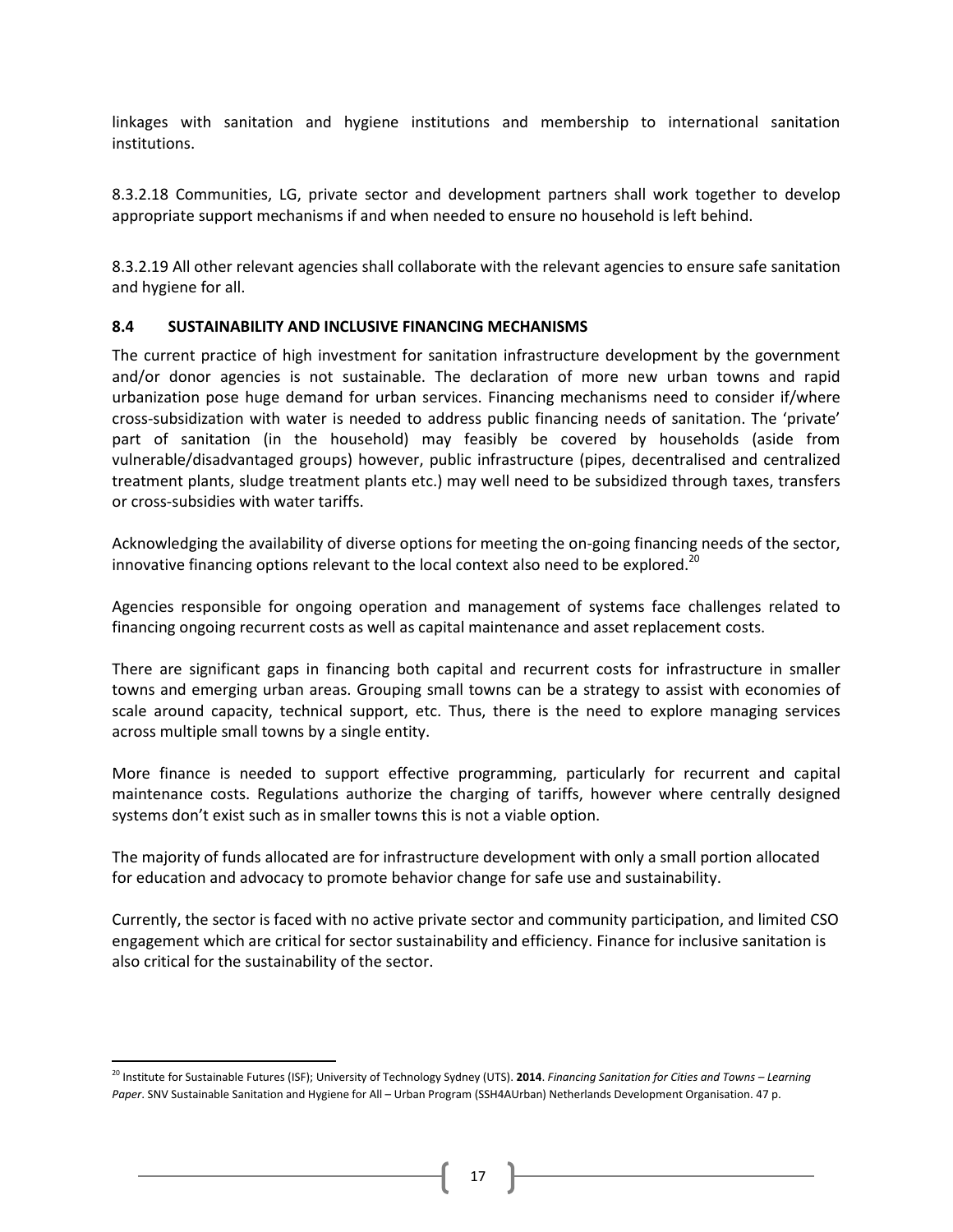**8.4.1 Policy Objective: Develop a sustainable and efficient financing mechanism for safe sanitation and hygiene services for all.**

# **Policy Statements:**

 $\overline{\phantom{a}}$ 

8.4.1.1 Government shall explore innovative financing options relevant to the local context. This shall include the mobilisation of various resources and cross-subsidisation with water.

8.4.1.2 Government shall explore a proper cost recovery mechanism for capital and operational expenditure for urban sanitation infrastructure.

8.4.1.3 Government shall explore retention of sanitation fees collected by LG for sustainability of services and shall explore mobilisation of local resources.<sup>21</sup>

8.4.1.4 Government shall plan and allocate adequate budget for hygiene promotion and operation and management (O&M) along with infrastructure development.

8.4.1.5 The LG shall plan and allocate adequate budget for sanitation demand creation activities in line with guidance from the relevant lead agency.

8.4.1.6 The relevant agencies shall encourage private sector participation and public-privatepartnerships for development and management of sanitation and hygiene services.

8.4.1.7 The relevant agencies shall promote active community participation in the planning, implementation and maintenance of sanitation and hygiene services with particular efforts to include representatives from potentially disadvantaged groups to ensure their needs and preferences are taken into account.

8.4.1.8 The relevant agencies shall promote sstrategic partnerships with the National Commission for Women and Children (NCWC), CSOs and Development Partners for increased participation and influence of women and Persons with Disabilities on sanitation and hygiene related decision making.

# <span id="page-17-0"></span>**8.5 CAPABILITY DEVELOPMENT AND BEHAVIOUR CHANGE COMMUNICATION**

Current challenges include human resource capacity at all levels including capacity of local administrative bodies to effectively plan, implement and monitor sanitation and hygiene initiatives. The availability of skilled personnel is also a key constraint, and the multiple responsibilities of Dzongkhag level administration could be a potential barrier to prioritisation of sanitation and hygiene.

The critical role of BCC initiatives for sustainability of sanitation and hygiene services is well documented. Currently, hygiene messages are promoted as part of Community Development for Health

<sup>&</sup>lt;sup>21</sup> Local resources include financial resources mobilised by and available to local government through collection of local/municipal taxes, as well as labour and other voluntary contributions from communities.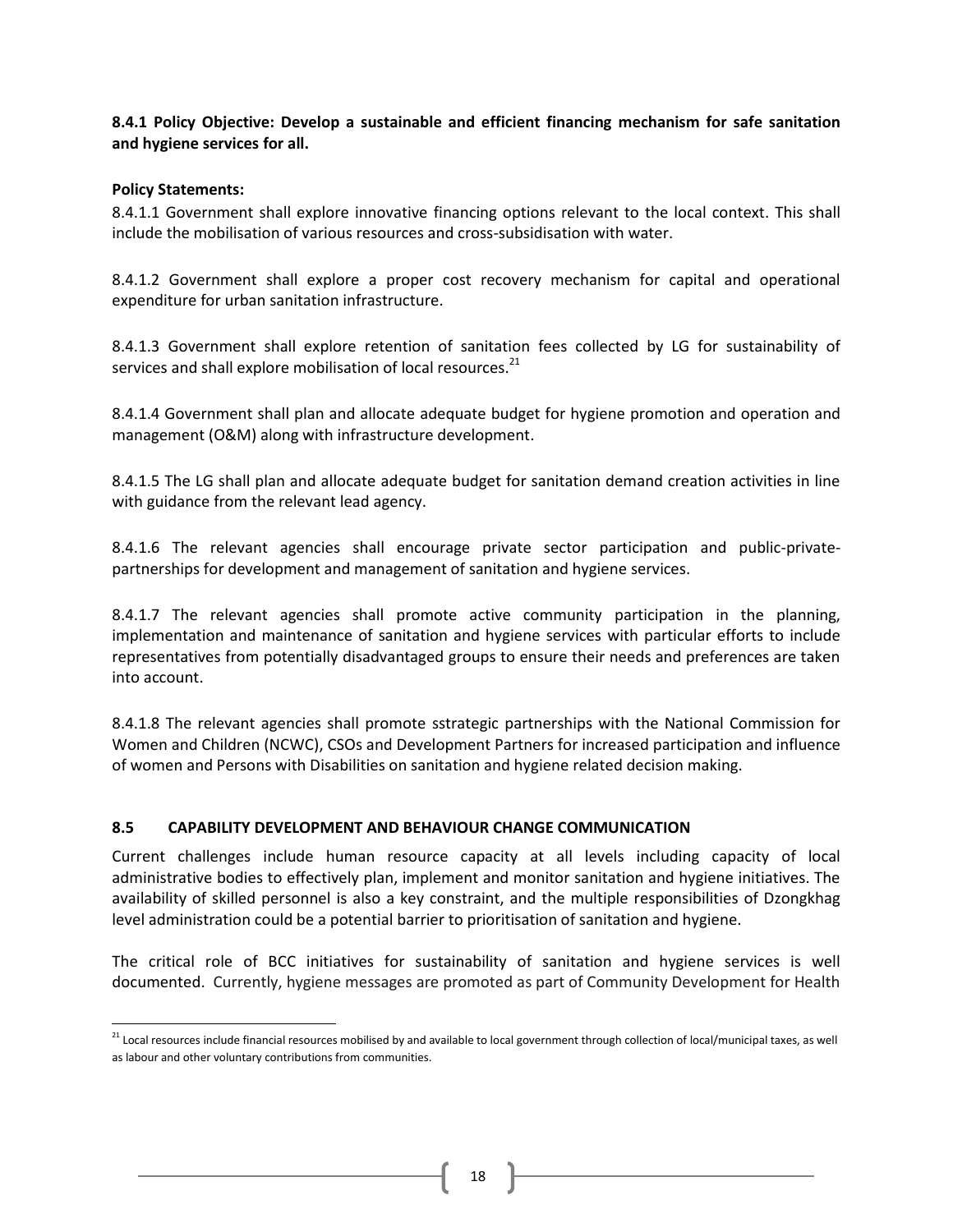workshops, as messages through outreach clinics by health assistants using information education and communication and mass media are commonly used for awareness raising.

At a national level, the RSAHP with the MoH's Health Promotion Division (HPD) has developed capacity for BCC, including undertaking formative research. The prioritized behaviors are handwashing with soap at critical times, hygienic usage of toilets and safe MHM. Formative research studies have identified a number of behavioral determinants related to motivations, including emotional drivers, behaviors and target groups. There is recognition that hygiene promotion should be more behavior centre, using focused creative messaging and move beyond health knowledge. Further guidance in terms of operational guidelines, including communication objectives and innovative strategies, would be beneficial. The STP experience has shown that hygiene promotion cannot be seen as an add-on to infrastructure provision.

In terms of knowledge sharing, there is limited platform for experience sharing among sanitation and hygiene professionals and institutions in addition to no collaboration with technical training institutions leading to a mismatch of skills and market demand for plumbing and masonry skills.

A key constraint to replication and scaling up of successful pilot programmes (particularly in the urban context) could be due to the nonexistent national level sanitation policy frameworks within which national and LG agencies, and the private and civil society sectors operate.

There is a strong need for advocacy and awareness raising even at decision making levels and the capacity building of implementers on adopting sustainable, fair and inclusive skills building.

# **8.5.1 Policy Objective: Strengthen capabilities to plan, implement and manage sanitation and hygiene initiatives including BCC at all levels.**

# **Policy Statements:**

8.5.1.1 The government shall strengthen the human resource management for the sanitation and hygiene sector.

8.5.1.2 The technical capacity of the relevant agencies and other stakeholders shall be strengthened for professionalizing sanitation and hygiene services.

8.5.1.3 The MoWHS shall enhance the capacity of the LG to plan, implement and manage sanitation infrastructure related initiatives.

8.5.1.4 The MoH shall enhance the capacity of the LG to plan, implement and manage health and hygiene initiatives.

8.5.1.5 The relevant agencies shall develop evidence based and specific BCC strategies for different target groups (including for safe and adequate MHM) for increased awareness and ownership by the end users. These BCC strategies shall be based on formative research and tapping into drivers beyond knowledge.

8.5.1.6 The HLC in collaboration with relevant agencies shall develop a knowledge management strategy for the sector.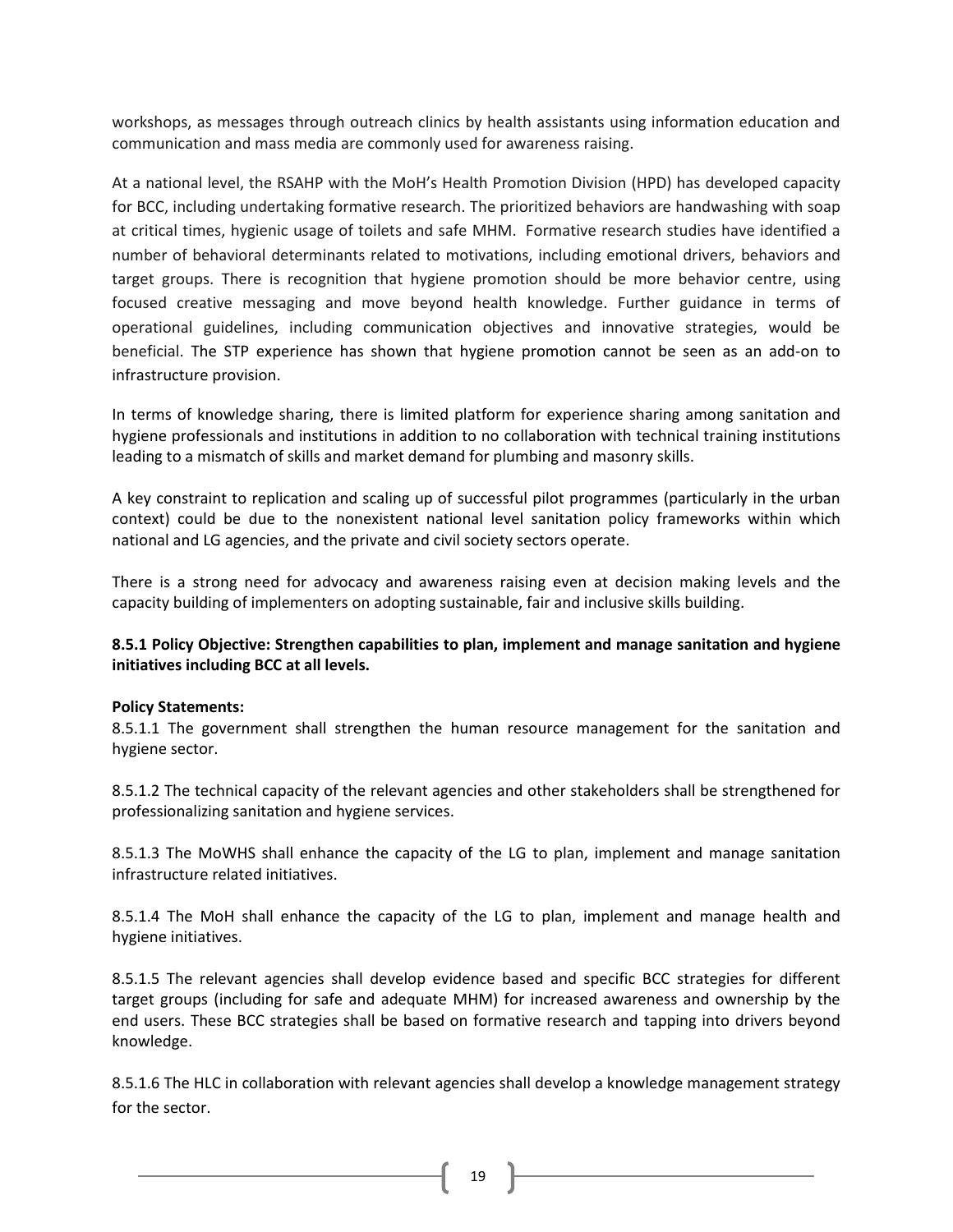8.5.1.7 The HLC in collaboration with relevant agencies shall institute an inclusive and participatory national sanitation and hygiene conference to facilitate knowledge sharing and learning.

8.5.1.8 The HLC in collaboration with relevant agencies shall encourage partnerships with local research institutes, colleges and training institutes for improved skills in the sanitation and hygiene sector.

# <span id="page-19-0"></span>**8.6 COMPLIANCE AND MONITORING MECHANISM**

The current weakness in enforcement and compliance in the sector has been due to lack of a common regulatory framework for sanitation and hygiene. There is the need for clear regulatory role in setting wastewater effluent standards and in monitoring regulatory compliance.

There is no harmonised data and integrated monitoring system on sanitation and hygiene within the country at the moment with each agency adopting its own individual system leading to scattered and incomplete data. Additionally, there are gaps in data on disability access in the sector.

Strategies for sustainability and compliance for effective implementation need to be formulated.

# **8.6.1 Policy Objective: Strengthen the regulatory environment for compliance.**

# **Policy Statements:**

8.6.1.1 The MoWHS shall develop/and or update guidelines and standards on sanitation infrastructure and service provision in consultation with all relevant stakeholders. These shall be made publically available on the Ministry and LG websites.

8.6.1.2 The MoH shall develop/and or update guidelines and standards on hygiene promotion provision in consultation with all relevant stakeholders. These shall be made publically available on the Ministry and LG websites.

8.6.1.3 The LG shall ensure compliance to standards and guidelines.

8.6.1.4 The LG technical committee shall assist the central agency in developing national regulations and ensure their implementation.

8.6.1.5 The lead agencies shall develop/update the WASH in emergency plans and standard operating procedure (SOP) and communicate to relevant agencies.

8.6.1.6 The relevant agencies shall encourage recognition for sanitation champions.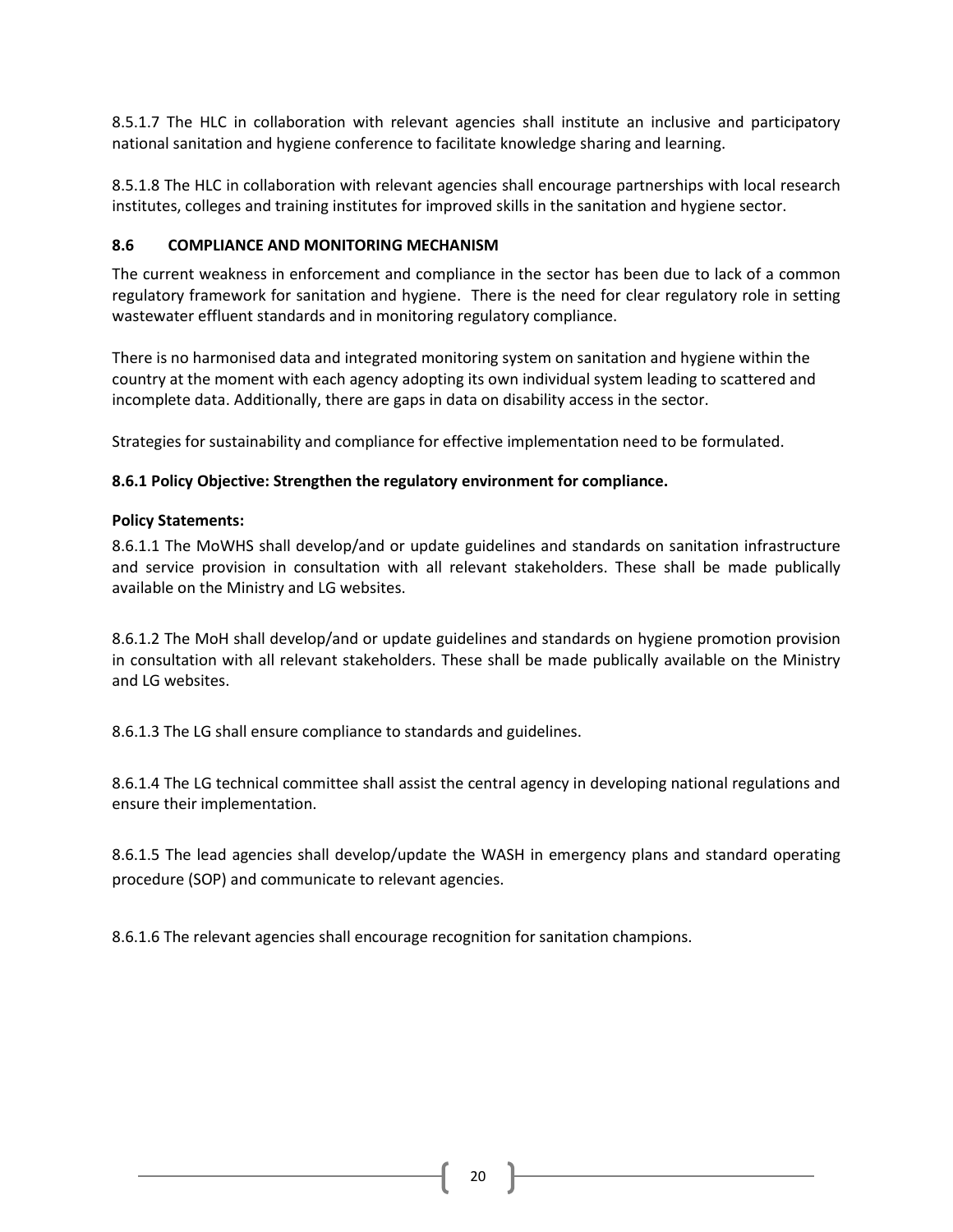# **8.6.2 Policy Objective: Strengthen monitoring mechanisms.**

# **Policy Statements:**

8.6.2.1 The lead agencies shall develop monitoring framework and guidelines on quality, use by all including Persons with Disabilities, hygiene aspects with equity considerations, for inclusion into annual surveys and annual data collection for information beyond coverage.

8.6.2.2 The MoWHS shall develop an integrated national sanitation infrastructure and service information system in line with existing national systems.

8.6.2.3 The MoH shall develop an integrated national hygiene information system that reflect the overall monitoring framework and guidelines.

8.6.2.4 The Sanitation and Hygiene HLC shall strengthen accountability and transparency systems with clearly defined roles and responsibilities for all key sanitation and hygiene stakeholders.

8.6.2.5 The Sanitation and Hygiene HLC shall encourage CSOs' role in the monitoring, evaluation and auditing of institutions and programmes.

8.6.2.6 The relevant agencies shall initiate consumer feedback and grievance redressal systems.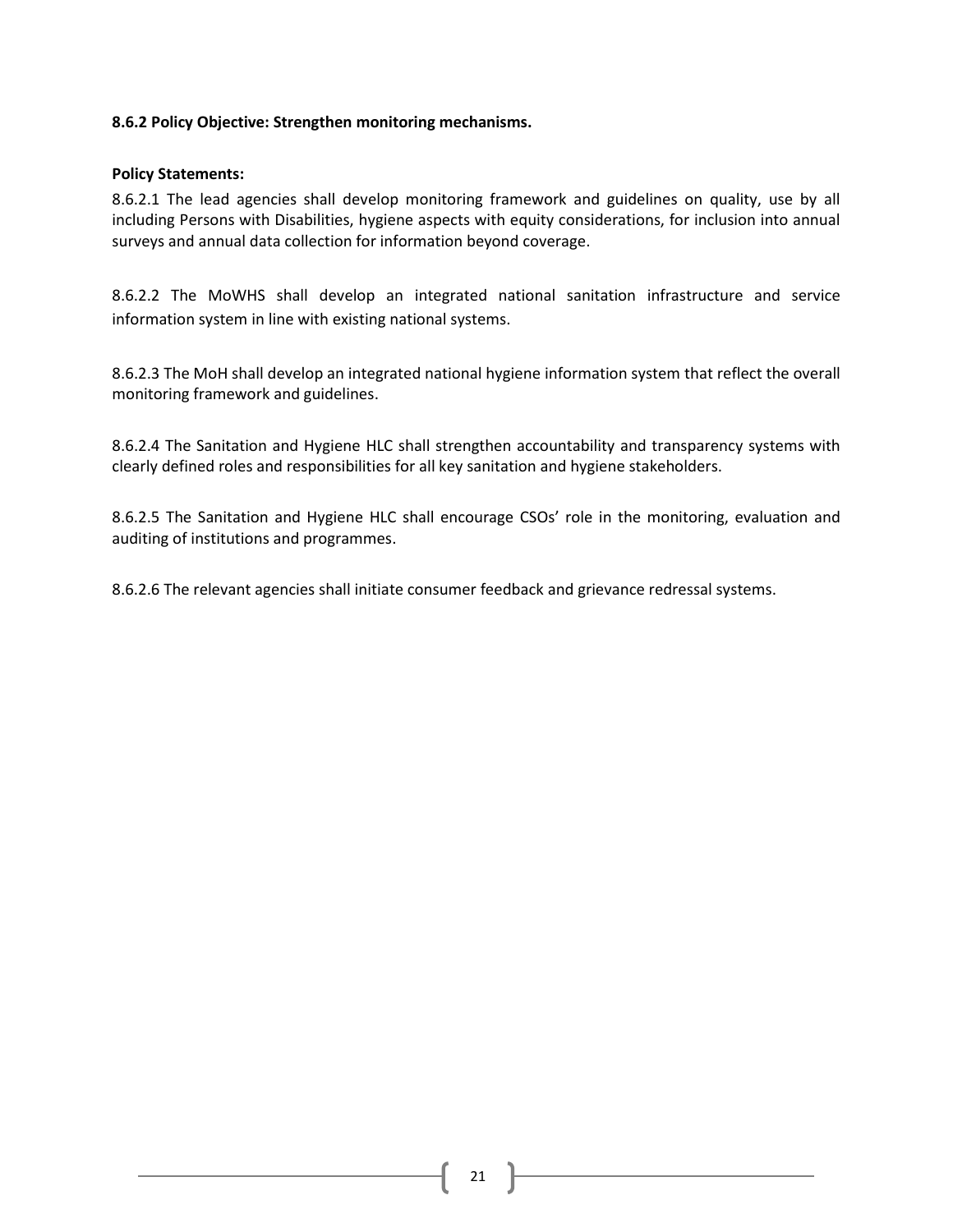# <span id="page-21-0"></span>**9. IMPLEMENTATION FRAMEWORK**

The MoWHS and MoH shall act as the principle implementing agency and shall bear the primary responsibility to oversee the implementation and compliance of the objectives of this policy. Specifically, the following key policy actions would be undertaken as presented i[n Table 9.1.](#page-21-1)

<span id="page-21-1"></span>

| <b>Policy</b><br><b>Objectives</b>                                                                       | <b>Policy Actions</b>                                                                                                                                                                                                   | <b>Lead Agency</b>                | <b>Collaborating</b><br><b>Agencies</b>                                                                  | <b>Timeline</b>                                                 |
|----------------------------------------------------------------------------------------------------------|-------------------------------------------------------------------------------------------------------------------------------------------------------------------------------------------------------------------------|-----------------------------------|----------------------------------------------------------------------------------------------------------|-----------------------------------------------------------------|
| <b>Achieve</b><br>8.1.1<br>universal<br>coverage<br>and<br>access to safely<br>managed<br>services       | Develop an inclusive national road map for<br>sanitation and hygiene services.                                                                                                                                          | <b>HLC</b>                        | All<br>relevant<br>stakeholders                                                                          | Six<br>months<br>after the<br>approval<br>of<br>the<br>policy   |
|                                                                                                          | Develop a pro-poor support strategy for<br>sanitation and hygiene.                                                                                                                                                      | HLC and LG                        | MoWHS,<br>MoH,<br>GNHC,<br>CSO <sub>s</sub> ,<br>Development<br>Partners                                 |                                                                 |
| 8.2.1<br>Adopt<br>appropriate<br>technology for<br>safely managed<br>sanitation                          | Ensure appropriate technology for safely<br>sanitation<br>managed<br>systems<br>and<br>provisions for promotion of safe emptying<br>practices are part of the national road map<br>for sanitation and hygiene services. | <b>HLC</b><br>and<br><b>MoWHS</b> | All<br>relevant<br>stakeholders                                                                          |                                                                 |
| systems.                                                                                                 | Invest in research and development within<br>the sanitation and hygiene sector.                                                                                                                                         | HLC, MoH and<br><b>MoWHS</b>      | All<br>relevant<br>stakeholders                                                                          |                                                                 |
|                                                                                                          | Establish<br>international<br>with<br>linkages<br>sanitation and hygiene institutions and<br>membership to international sanitation<br>institutions                                                                     | HLC, MoH and<br><b>MoWHS</b>      | Development<br>Partners and All<br>relevant<br>stakeholders                                              |                                                                 |
| 8.3.1<br>Consolidate<br>existing<br>institutional<br>arrangement<br>effective<br>for<br>efficient<br>and | Establish a high level committee for<br>sanitation and hygiene.                                                                                                                                                         | MoH<br>and<br><b>MoWHS</b>        | Royal<br>Civil<br>Service<br>Commission<br>(RCSC),<br><b>GNHC</b> and<br>All<br>relevant<br>stakeholders | Three<br>months<br>after the<br>approval<br>of<br>the<br>policy |
| coordination<br>service<br>and<br>delivery in the                                                        | Establish a technical working group (TWG)<br>as part of the HLC                                                                                                                                                         | HLC,                              | All<br>relevant<br>stakeholders                                                                          |                                                                 |
| sanitation and<br>hygiene sector.                                                                        | Establish a national data repository system<br>for sanitation and hygiene in line with the<br>monitoring framework and approach.                                                                                        | MoH and<br><b>MoWHS</b>           | relevant<br>All<br>stakeholders                                                                          | Six<br>months<br>after the<br>approval<br>of<br>the<br>policy   |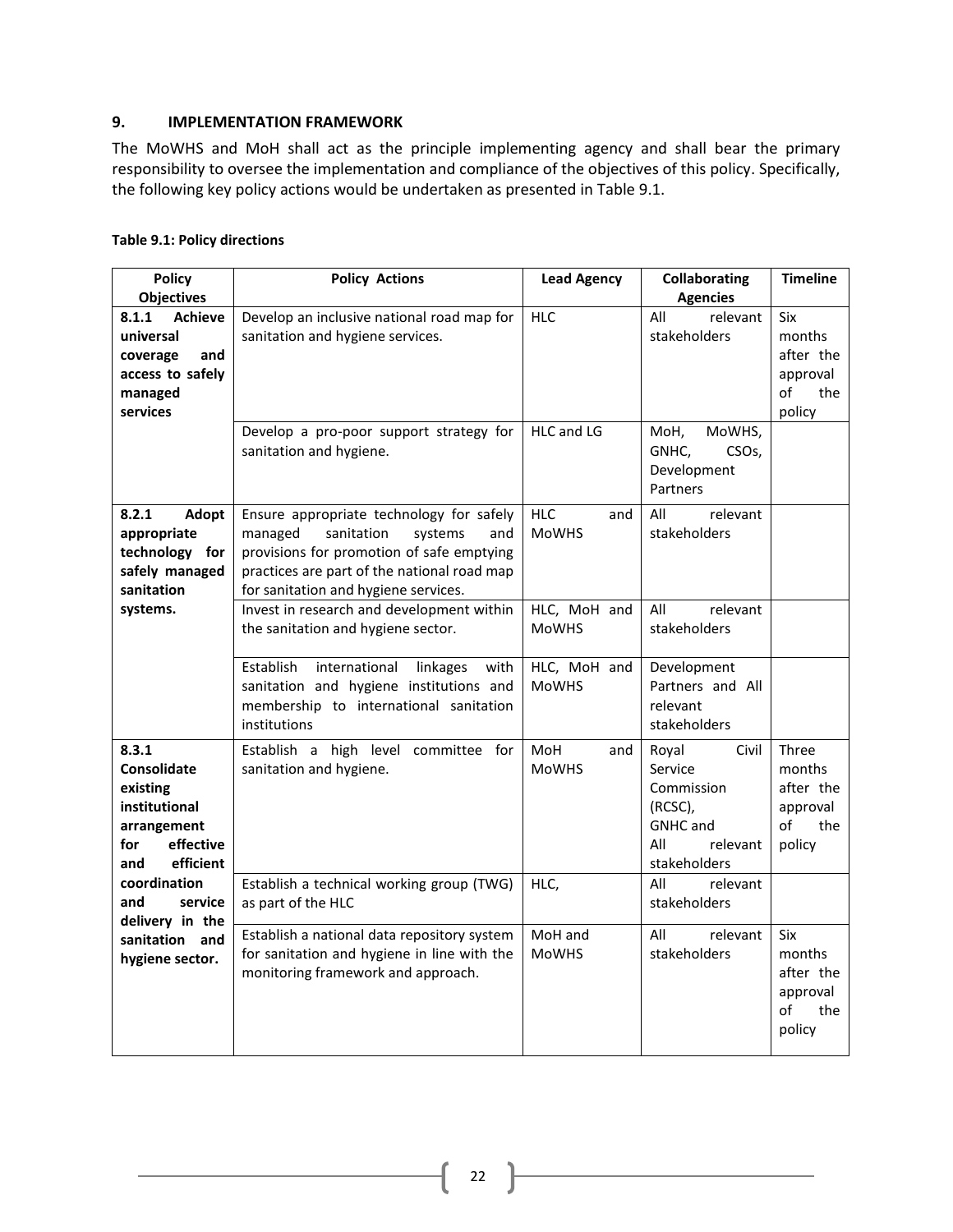|                                                                               | national<br>Strengthen<br>the<br>existing<br>coordination<br>mechanism- the<br>Bhutan<br>WASH cluster group to make it more<br>inclusive and participatory.                                                                                                                                   | HLC/Technical<br>Working Group<br>(TWG)                       | All<br>relevant<br>stakeholders                                                                        | Six<br>months<br>after the<br>approval<br>of<br>the<br>policy |
|-------------------------------------------------------------------------------|-----------------------------------------------------------------------------------------------------------------------------------------------------------------------------------------------------------------------------------------------------------------------------------------------|---------------------------------------------------------------|--------------------------------------------------------------------------------------------------------|---------------------------------------------------------------|
|                                                                               | Establish<br>Dzongkahg/Thromde<br>coordination mechanism- the D/T-WASH<br>group (Dzongkhag/Thromde)                                                                                                                                                                                           | Dzongkhag<br>Administration<br>&<br>Thromde<br>Administration | All<br>relevant<br>stakeholders                                                                        |                                                               |
|                                                                               | Establish gewog coordination mechanism-<br>the GewogWASH group.                                                                                                                                                                                                                               | Gewog<br>Administration                                       | Dzongkhag<br>Administration<br>and All relevant<br>stakeholders                                        |                                                               |
| 8.4.1 Develop a<br>sustainable and                                            | Explore innovative financing options for<br>the sector.                                                                                                                                                                                                                                       | HLC/TWG                                                       | All<br>relevant<br>stakeholders                                                                        |                                                               |
| efficient<br>financing<br>mechanism for                                       | Explore a proper cost recovery mechanism<br>for capital and operational expenditure for<br>urban sanitation infrastructure.                                                                                                                                                                   | HLC/TWG,<br>MoWHS and LG                                      | All<br>relevant<br>stakeholders                                                                        |                                                               |
| safe<br>and<br>inclusive<br>sanitation<br>and<br>hygiene<br>services for all. | Explore mobilization of local resources<br>(resources include financial resources<br>mobilised by and available to local<br>government through collection of<br>local/municipal taxes, as well as labour<br>and other voluntary contributions from<br>communities) for sanitation and hygiene | LG                                                            | relevant<br>All<br>stakeholders                                                                        |                                                               |
|                                                                               | Allocate adequate budget for sanitation<br>demand creation activities in line with<br>guidance from the relevant lead agency.                                                                                                                                                                 | MoWHS and LG                                                  | All<br>relevant<br>stakeholders                                                                        |                                                               |
|                                                                               | Develop a national business development<br>and resource mobilization plan as part of<br>the national road map.                                                                                                                                                                                | HLC/TWG, MoH<br>and MoWHS                                     | Development<br>Partners and All<br>relevant<br>stakeholders                                            |                                                               |
|                                                                               | Allocate adequate budget for hygiene<br>promotion and O&M along with<br>infrastructure development                                                                                                                                                                                            | MoWHS and LG                                                  | All<br>relevant<br>stakeholders                                                                        |                                                               |
|                                                                               | Create an enabling environment for<br>private sector participation and public-<br>private-partnerships for development and<br>management of sanitation and hygiene<br>services.                                                                                                               | HLC/TWG,<br>MoH,<br><b>MoWHS</b><br>LG                        | Bhutan Chamber<br>of<br>Commerce<br>and<br>Industry,<br>MoEA<br>and<br>All<br>relevant<br>stakeholders |                                                               |
| 8.5.1<br>Strengthen<br>capabilities<br>to                                     | Develop a comprehensive capacity<br>building master plan for all stakeholders at<br>all levels as part of the road map for                                                                                                                                                                    | HLC/TWG,<br>MoH, MoWHS<br>and LG                              | RCSC,<br>Development<br>Partners and All                                                               |                                                               |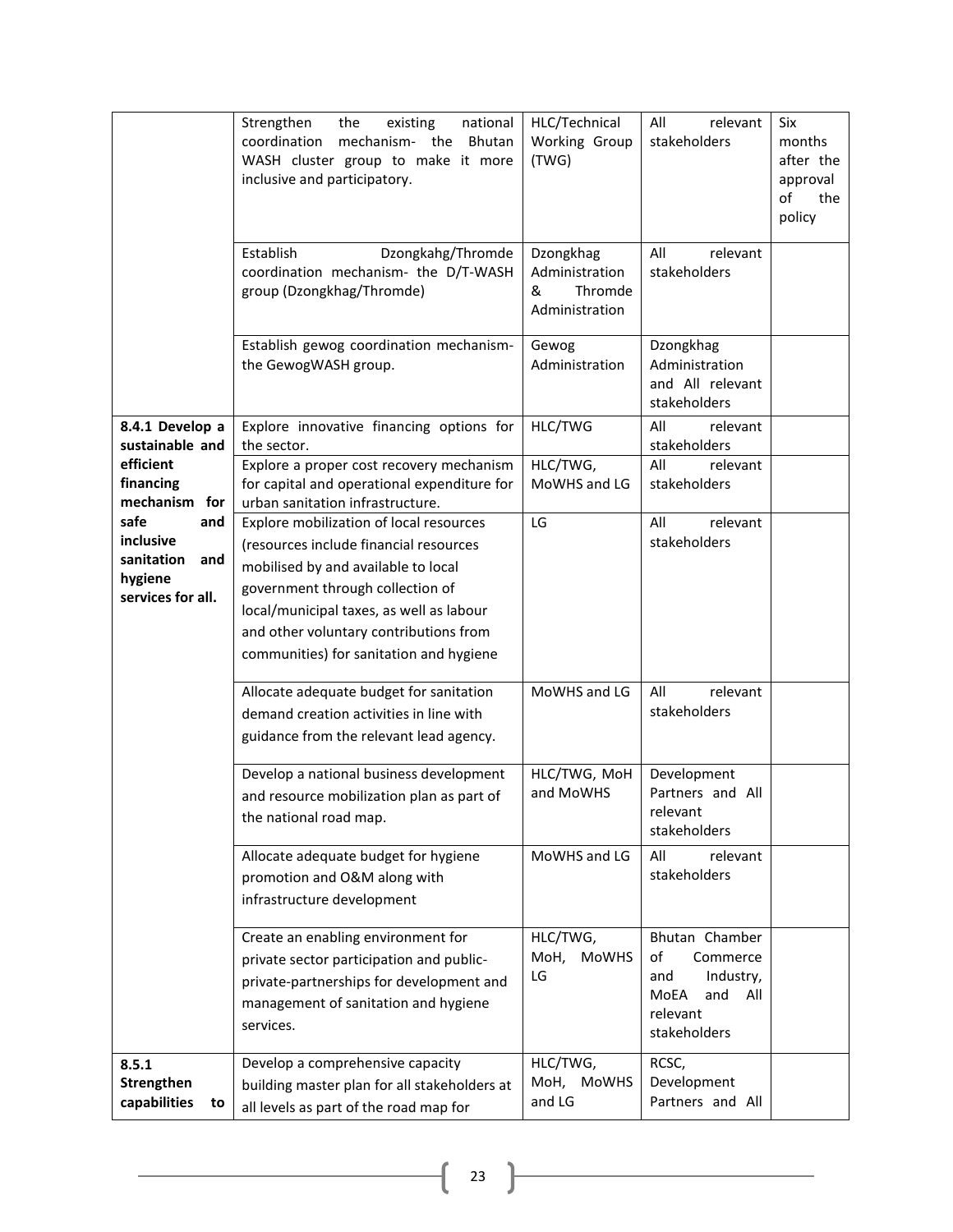| plan,                           | sanitation and hygiene.                                                             |                     | relevant                                 |           |
|---------------------------------|-------------------------------------------------------------------------------------|---------------------|------------------------------------------|-----------|
| implement and                   |                                                                                     |                     | stakeholders                             |           |
| manage                          | Develop a national evidence based BCC                                               | HLC/TWG,            | HPD, MoH and                             |           |
| sanitation<br>and               | strategy for sanitation and hygiene                                                 | MoH, MoWHS          | All<br>relevant                          |           |
| hygiene                         |                                                                                     | and LG              | stakeholders                             |           |
| initiatives                     | Develop a knowledge management                                                      | HLC/TWG,            | All<br>relevant                          |           |
| including BCC at<br>all levels. | strategy for the sanitation and hygiene                                             | MoH, MoWHS          | stakeholders                             |           |
|                                 | sector                                                                              | and LG              |                                          |           |
|                                 |                                                                                     |                     |                                          |           |
|                                 | Institute an inclusive and participatory                                            | HLC/TWG             | All<br>relevant                          |           |
|                                 | national sanitation and hygiene annual                                              |                     | stakeholders                             |           |
|                                 | conference.                                                                         |                     |                                          |           |
|                                 | Establish partnerships with local research                                          | HLC/TWG             | MoLHR and All                            |           |
|                                 |                                                                                     |                     | relevant                                 |           |
|                                 | institutes, colleges and training institutes                                        |                     | stakeholders                             |           |
|                                 | for improved skills in the sanitation and                                           |                     |                                          |           |
|                                 | hygiene sector.                                                                     |                     |                                          |           |
| 8.6.1                           | Develop/and or update guidelines and                                                |                     |                                          | Twelve    |
| Strengthen the                  | standards in consultation with all relevant                                         |                     |                                          | months    |
| regulatory                      | stakeholders,<br>in<br>particular<br>the<br>on                                      |                     |                                          | after the |
| environment                     | following:                                                                          |                     |                                          | approval  |
| for compliance.                 | - Household level sanitation and hygiene                                            | MoH<br>and          | All<br>relevant                          | of the    |
|                                 |                                                                                     | <b>MoWHS</b>        | stakeholders                             | Policy    |
|                                 | Sanitation<br>in<br>public<br>places<br>and                                         | MoH<br>and          | MoH, Dratshang                           |           |
|                                 | institutions (including health care facilities,                                     | <b>MoWHS</b>        | Lhentshog, BNF,                          |           |
|                                 | monastic institutions<br>and<br>nunneries,                                          |                     | Armed<br>Forces                          |           |
|                                 | armed forces, etc.)                                                                 |                     | and All relevant                         |           |
|                                 |                                                                                     | MoH, MoWHS          | stakeholders<br><b>TCB</b><br>and<br>All |           |
|                                 | - Sanitation and hygiene during festivals<br>and other public gatherings (including |                     | relevant                                 |           |
|                                 | strong mandate for the organisers to plan                                           |                     | stakeholders                             |           |
|                                 | and budget adequately for sanitation and                                            |                     |                                          |           |
|                                 | hygiene during public gatherings, need for                                          |                     |                                          |           |
|                                 | well-maintained, gender friendly and                                                |                     |                                          |           |
|                                 | accessible toilets in public places such as                                         |                     |                                          |           |
|                                 | market places, town areas, bus stations,                                            |                     |                                          |           |
|                                 | high way amenities, when tourists go on                                             |                     |                                          |           |
|                                 | treks)                                                                              |                     |                                          |           |
|                                 | - Sanitation and hygiene for workers'                                               | MoH<br>and          | relevant<br>All                          |           |
|                                 | camps and other temporary settlements                                               | <b>MoWHS</b>        | stakeholders                             |           |
|                                 | (including temporary housing constructed                                            |                     |                                          |           |
|                                 | by students/informal boarding)<br>- Waste from big business establishments          | MoH                 | All<br>relevant                          |           |
|                                 | (including guidelines for their faecal sludge                                       | and<br><b>MoWHS</b> | stakeholders                             |           |
|                                 | management)                                                                         |                     |                                          |           |
|                                 | Requiring sanitation facilities as a                                                | LG                  | All<br>relevant                          |           |
|                                 | condition of approval for new buildings in                                          |                     | stakeholders                             |           |
|                                 | rural areas                                                                         |                     |                                          |           |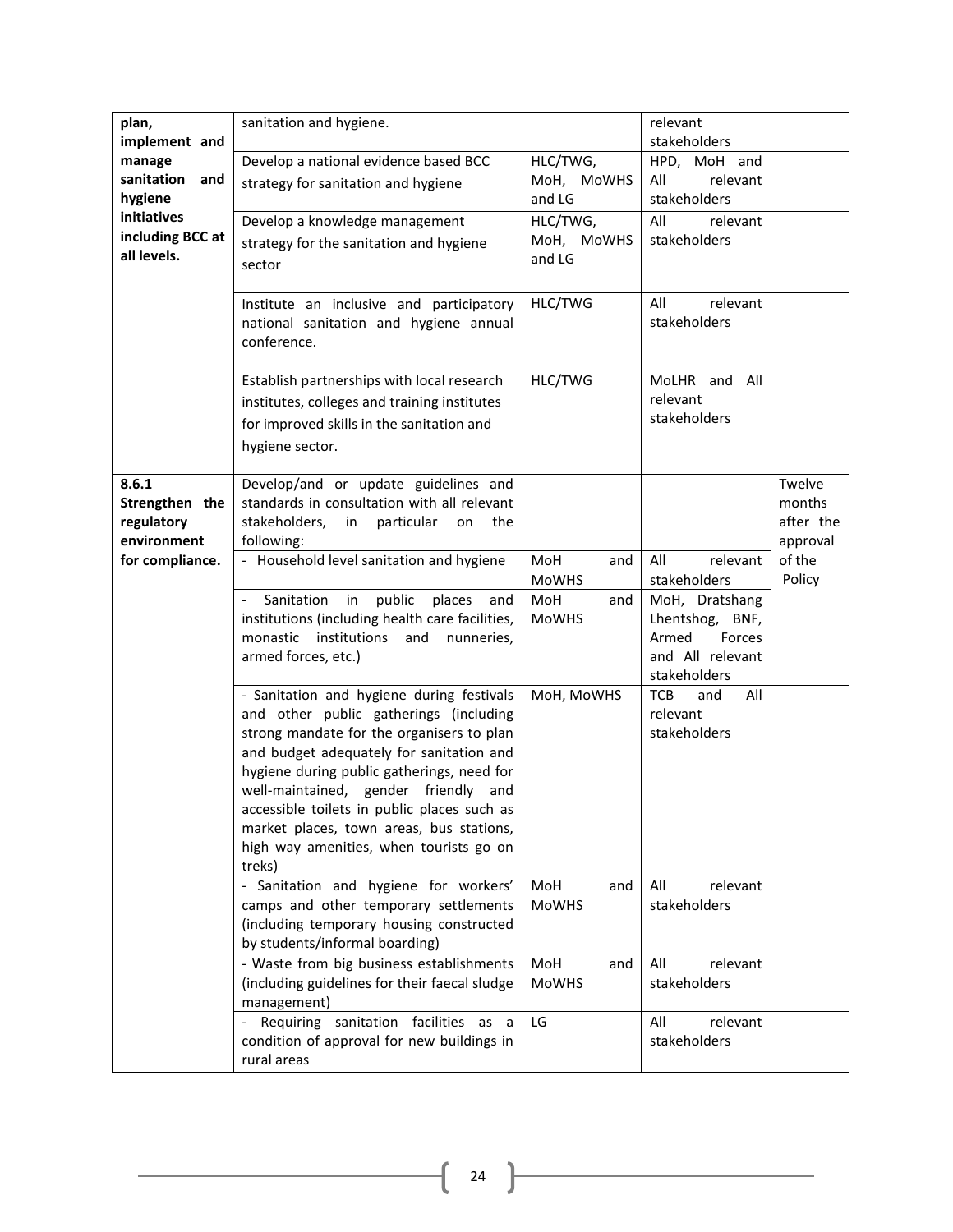|                                                                                 | - Updating the Environmental Discharge<br>Standard 2010, to define standards for<br>discharge from septic tanks, to provide a<br>benchmark for the performance of septic<br>tanks                                                                                                    | <b>NEC</b>                     | Lead Agency and<br>All<br>relevant<br>stakeholders                                          |  |
|---------------------------------------------------------------------------------|--------------------------------------------------------------------------------------------------------------------------------------------------------------------------------------------------------------------------------------------------------------------------------------|--------------------------------|---------------------------------------------------------------------------------------------|--|
|                                                                                 | - Standards and guidelines on proper<br>septic tank management                                                                                                                                                                                                                       | MoH<br>and<br><b>MoWHS</b>     | All<br>relevant<br>stakeholders                                                             |  |
|                                                                                 | Environmentally sound grey<br>water<br>management options                                                                                                                                                                                                                            | MoH<br>and<br><b>MoWHS</b>     | All<br>relevant<br>stakeholders                                                             |  |
|                                                                                 | - Guidelines on appropriate construction<br>management<br>of<br>cluster<br>scale<br>and<br>treatment options<br>where<br>they<br>are<br>identified as the most appropriate solution                                                                                                  | MoH<br>and<br><b>MoWHS</b>     | All<br>relevant<br>stakeholders                                                             |  |
|                                                                                 | - Guidelines on faecal sludge management                                                                                                                                                                                                                                             | MoH, MoWHS<br>and NEC          | All<br>relevant<br>stakeholders                                                             |  |
|                                                                                 | - Guidance on appropriate construction<br>and management of these systems as well<br>as developing mechanism for compliance<br>enforcement<br>of<br>and<br>important<br>environmental protection measures                                                                            | MoH, MoWHS<br>and NEC          | All<br>relevant<br>stakeholders                                                             |  |
|                                                                                 | Convert the<br>above<br>guidelines<br>into<br>regulations.                                                                                                                                                                                                                           | HLC and NEC                    | All<br>relevant<br>stakeholders                                                             |  |
|                                                                                 | Raise public awareness on the above<br>guidelines/regulations                                                                                                                                                                                                                        | MoH, MoWHS<br>and<br>Local     | Media and<br>All<br>relevant                                                                |  |
|                                                                                 |                                                                                                                                                                                                                                                                                      | Government                     | stakeholders                                                                                |  |
|                                                                                 | Update/Develop and communicate the<br>WASH in emergency plans and SOPs.                                                                                                                                                                                                              | MoH,<br><b>MoWHS</b><br>and LG | Department<br>of<br>Disaster<br>Management,<br>media and<br>All<br>relevant<br>stakeholders |  |
| 8.6.2<br><b>Policy</b><br>Objective:<br>Strengthen<br>monitoring<br>mechanisms. | Develop<br>monitoring<br>framework<br>and<br>guidelines on quality, use by all including<br>people with disabilities, hygiene aspects<br>with equity considerations, for inclusion<br>into annual surveys and annual data<br>for<br>information<br>collection<br>beyond<br>coverage. | MoH<br>and<br>MoWHS            | All<br>relevant<br>stakeholders                                                             |  |